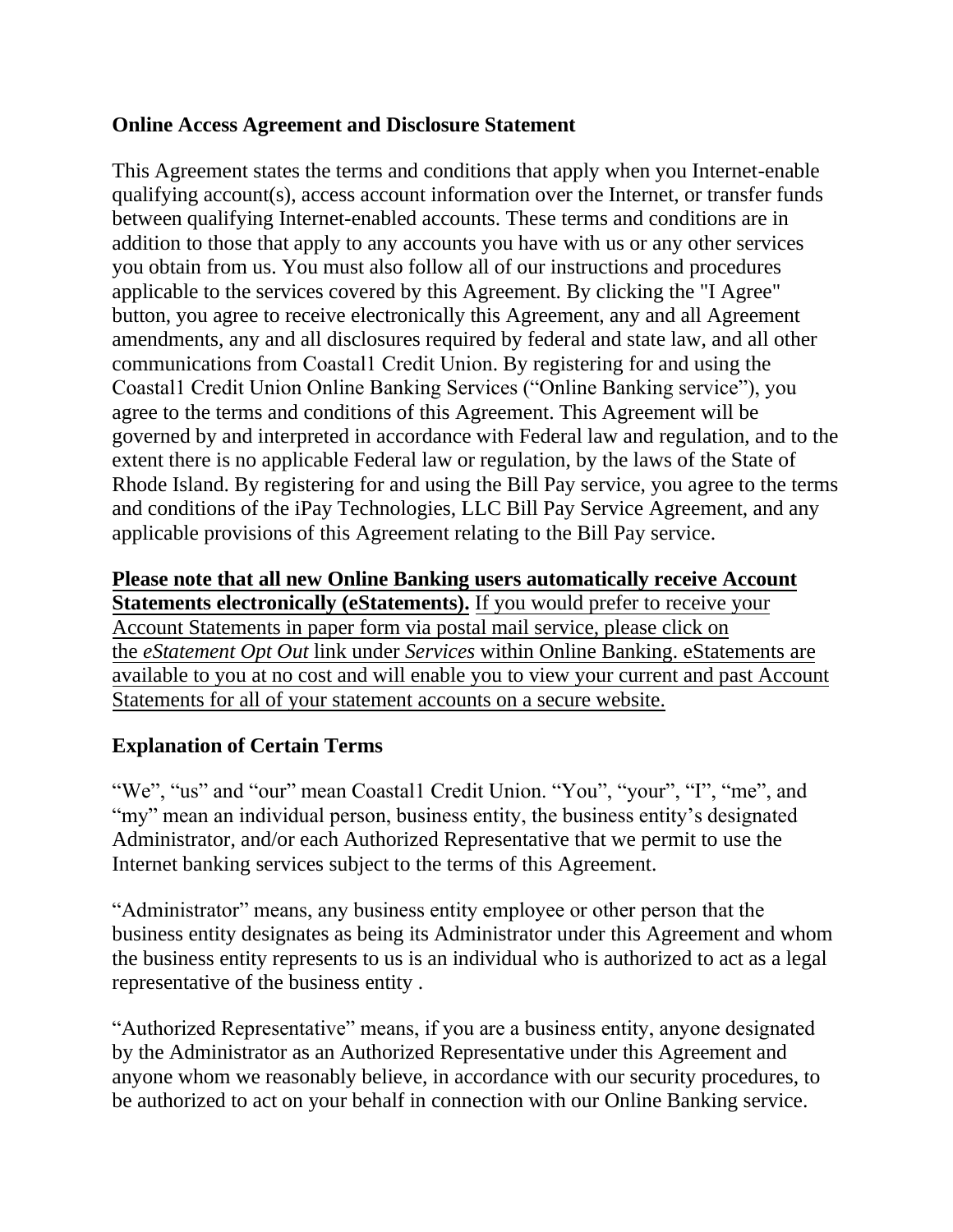"Internet-enable" your account(s) means to enable you to obtain our service that allows you to obtain information and perform transactions we make available for your qualifying accounts over the Internet by use of a personal computer and modem and/or other means we authorize or allow.

"Online Banking" means the services provided under this Agreement which allow you to access information about your Internet-enabled accounts, transfer funds between qualifying accounts, and perform other transactions and obtain other services that we authorize or allow, and also includes our Bill Pay service which is governed by the iPay Technologies LLC ("iPay") Bill Pay Service Agreement, which is incorporated herein by reference with respect to the Bill Pay service offered by us through iPay. Sometimes we refer to both of these services collectively as "Online Banking service" or "Online Banking services".

"Online" means through the Internet by use of a personal computer or other screenbased electronic device, including a Wireless Device.

"Account" means a deposit, loan or other account for which transactions may be performed using our Online Banking service. Sometimes we refer to such accounts as "Account" or "account".

"Consumer account" means an account established primarily for personal, family, or household use.

"Business account" means an account that is established by a Business Entity.

"Access Codes" include the secure access codes, challenge codes, log-in, password and any other means of access to our Online Banking service and Bill Pay service that we establish or provide for you.

"Software" is any application or updates to previously published/installed applications provided by Coastal1 Credit Union through applications already on your Wireless Device or obtained from online application stores (i.e. iTunes or Droid Marketplace) used to access Mobile Banking from your Wireless Device.

## **Access Codes**

To use our Online Banking service, you must use the Access Codes you establish. Keep them confidential to prevent unauthorized use or loss to your accounts. Anyone to whom you give your Access Codes will have full access to your accounts even if you attempt to limit that person's authority. Additionally, that person will have full access to any other of your accounts which are accessed by those Access Codes, even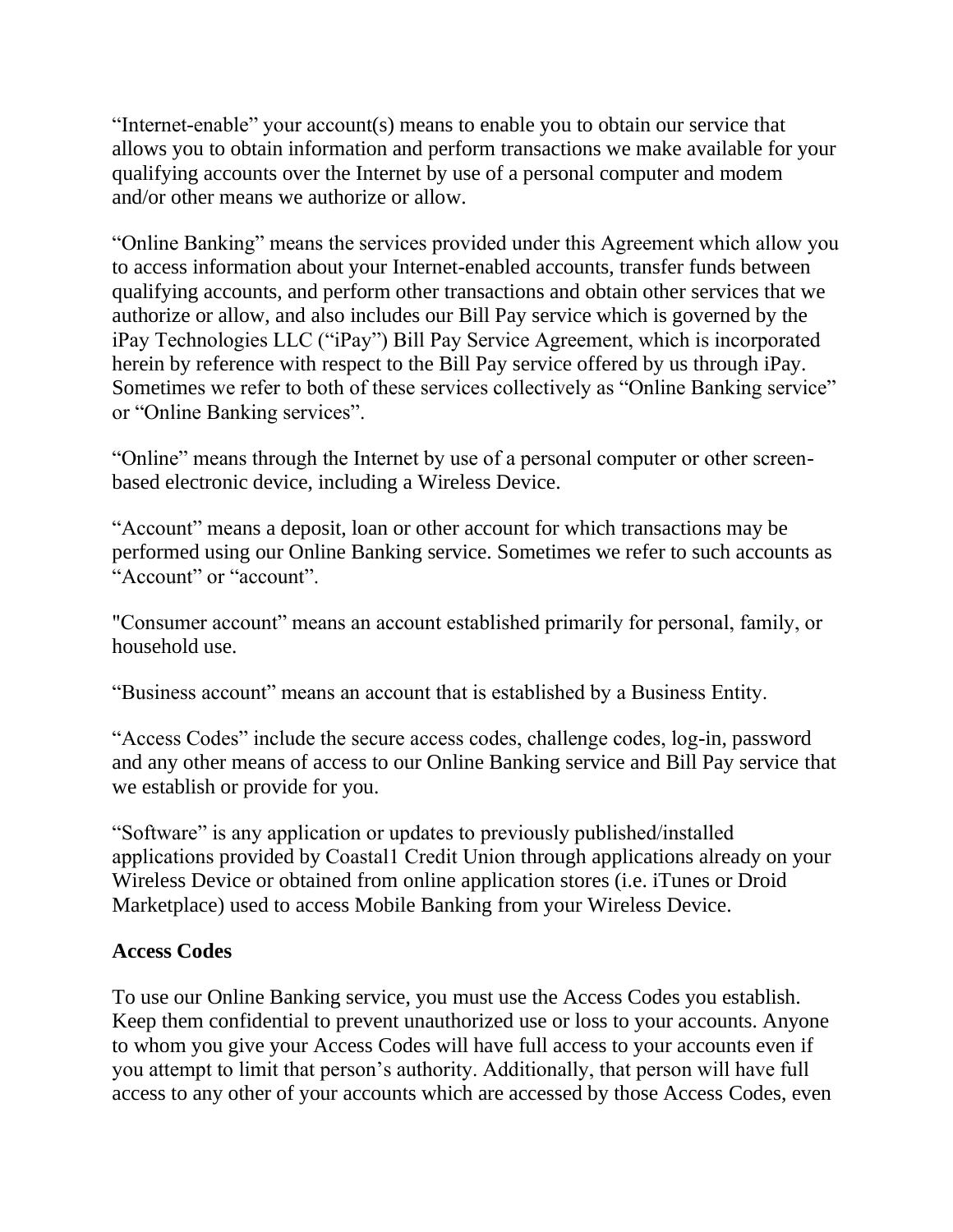if those accounts are in your name with another person (Business entities and their Administrator and Authorized Representative(s) should also refer to the Access Codes provisions included in the Special Provisions section of this Agreement that applies only to business entities and their authorized individuals).

None of our employees or employees of our affiliates will contact you via phone or email requesting your Access Codes. If you are contacted by anyone requesting this information, please contact us immediately at our phone number shown in the section below entitled "Notify us IMMEDIATELY for Unauthorized Transactions".

- Do not share your Access Codes with anyone.
- Do not store your Access Codes in a conspicuous place.
- Log off of Coastal1 Credit Union Online Banking when you are finished using it.

• Do not walk away from your computer while logged on to Coastall Credit Union Online Banking.

- Use anti-virus software to keep your computer clean and free of viruses.
- Use anti-malware software to keep your computer clean and free of malware.

• Make sure you access the site directly at www.Coastal1.org, instead of clicking on links in an e-mail that may be disguised as Coastal1 Credit Union.

# **Protecting Your Personal Information**

In addition to protecting your Access Codes, you should also take precautions to protect your personal identification information, such as your driver's license, Social Security number, or tax identification number. This information by itself or together with account information may allow unauthorized access to your accounts. You should treat personal information with the same level of care that you would for your account information. You should also protect and secure all information and data stored in any personal computer or other equipment you use to access our Online Banking service.

## Electronic Mail (E-mail)

Sending electronic mail (E-mail) through the Online Banking service is a way to communicate with us. E-mail within Online Banking is secure and is provided for you to ask questions about your account(s) and provide general feedback. It is accessible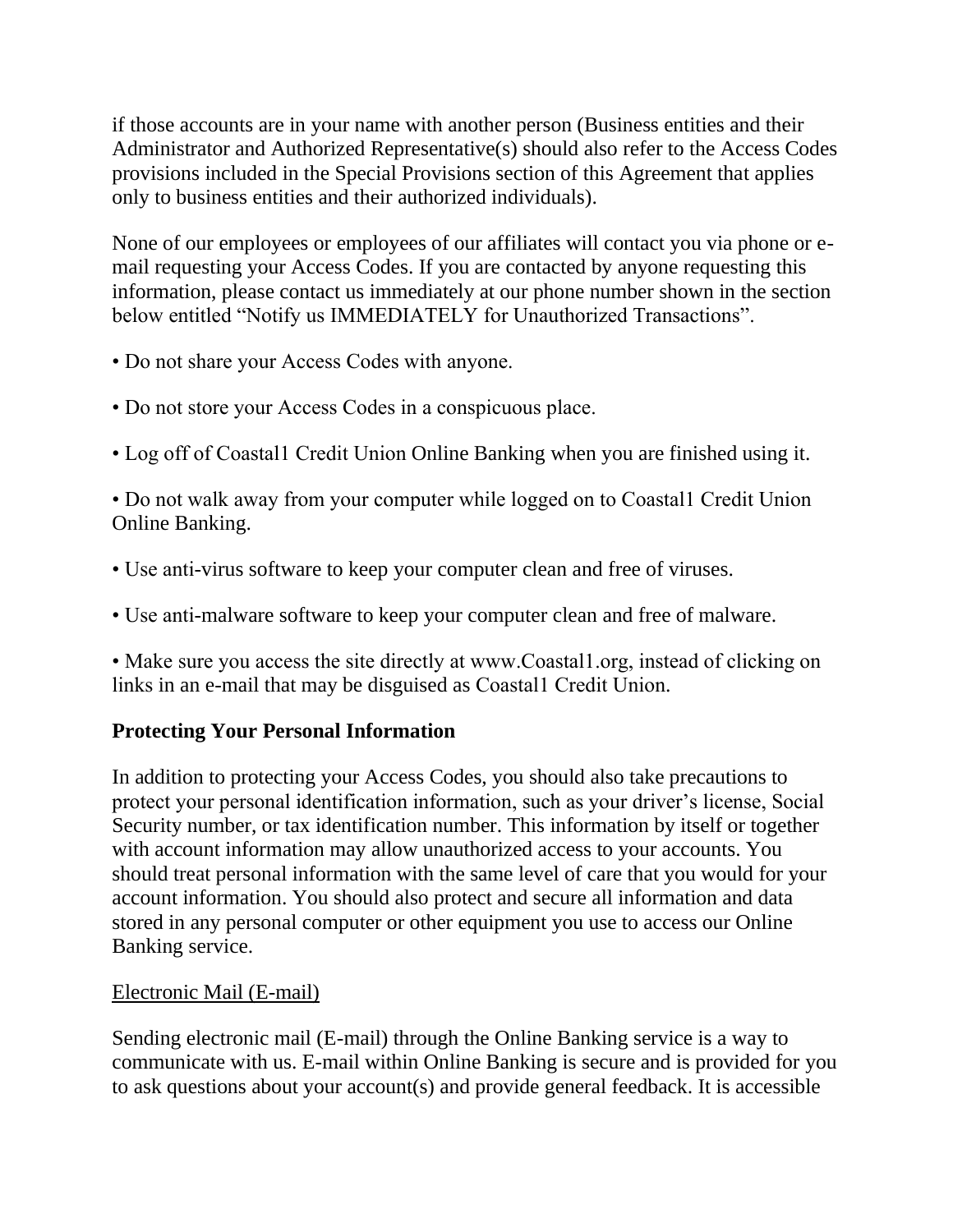after you sign on with your Access Codes to the Online Banking service and is available under "Messages". To ensure the security of your account information, we recommend that you use secure E-mail when asking specific questions about your account(s). Any E-mail that we send to you through the Online Banking service will be considered as if it were sent by U.S. mail, postage prepaid, and will be considered received within three (3) calendar days of the date sent by us, regardless of whether you sign onto the Online Banking service during that timeframe. Unless not permitted by applicable law, any E-mail that you send to us will not be effective until we receive and had a reasonable opportunity to act upon such E-mail message. Therefore, we urge you to report all matters requiring immediate attention, such as reports of alleged unauthorized transfers or errors or stop payment requests, by calling Coastal1 Credit Union Member Service at 401-722-2212 or 1-800-298-2212. However, we may require you to send us a written confirmation of any such oral or electronic stop payment or notice of alleged error.

You cannot use E-mail to initiate transactions on your account(s). For banking transactions, please use the appropriate functions within the Online Banking service or call 401-722-2212 or 1-800-298-2212.

E-mail messages that you send to us or receive from us sent over the public Internet (i.e., not sent through Online Banking) are not necessarily secure. Therefore, we will not send to you, and we urge you not to send to us, any confidential information about your Accounts via the public Internet E-mail.

#### Address Changes

We may rely upon your address as it appears on our records, including, without limitation, your E-mail address, unless and until you provide notice of a change of address online via Services / Member Profile within Online Banking, or via mail to Coastal1 Credit Union, 1200 Central Avenue, Pawtucket, RI 02861, Attention: Operations Department, and we have had a reasonable opportunity to act upon such notice.

#### **Security**

The Online Banking service is designed to safeguard your online transactions from unauthorized use. In addition to user IDs and password, secure Access Codes and user and computer registration provide multiple levels of protection.

## **Individual Agreement for Online Banking Service**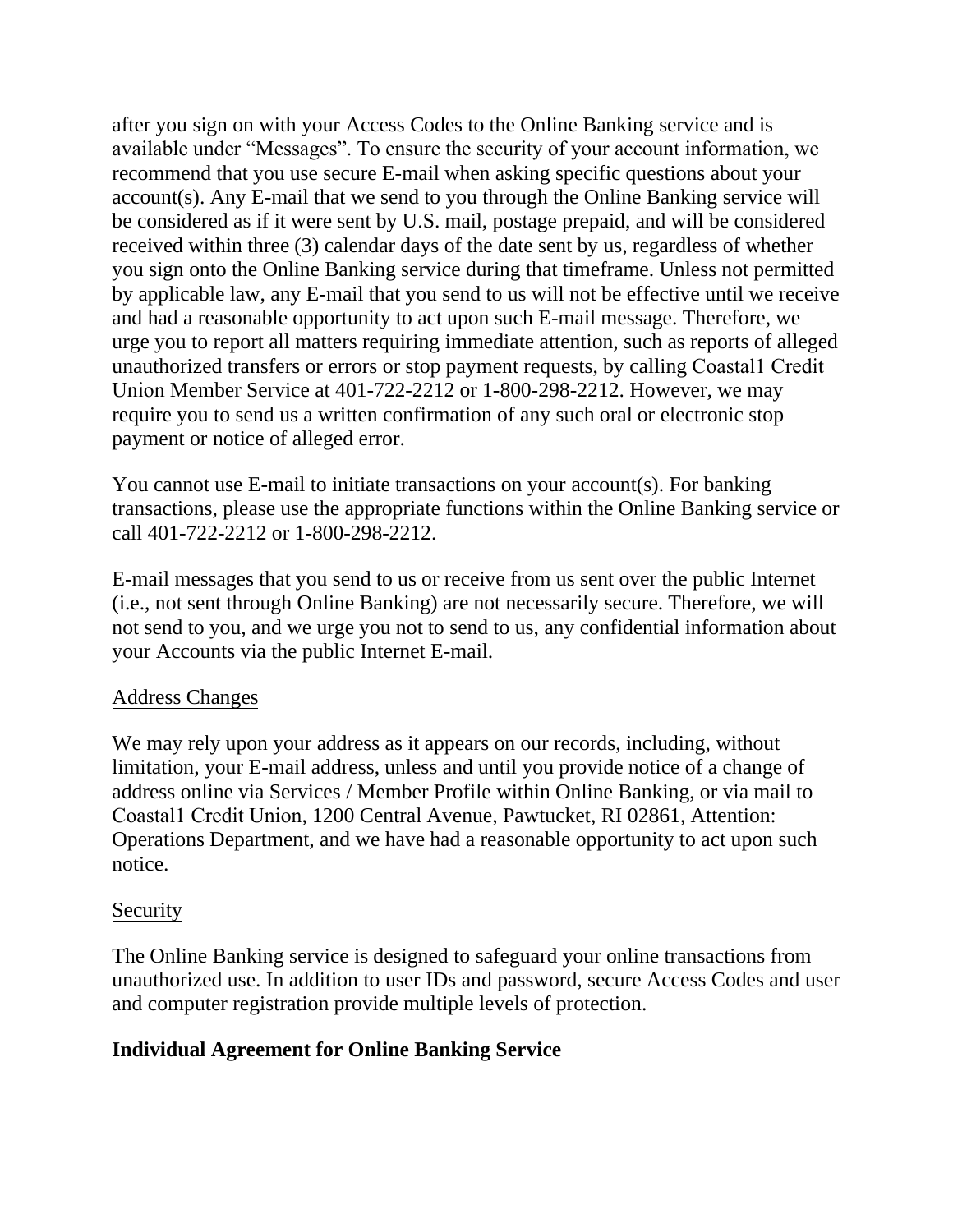We do not have joint agreements for our Online Banking service. If you are an individual or sole proprietor, you are the only member under this Agreement. However, any of the accounts to which you have access through our Online Banking service may be jointly owned with, or joint obligations with, others.

## **Qualifying Accounts**

We will tell you which types of accounts qualify for our Online Banking service. You must be a named owner/signer/obligor on the account in our records for it to qualify. Any account requiring more than one signature for withdrawal, draw or transfer of funds does not qualify. You agree to provide us with any authority we require before we permit access to any qualifying account.

## **How to Use Our Online Banking Service**

Please refer to the online help and instructions on how to use our Online Banking service which appear on our Online Banking service website. These instructions are part of this Agreement.

## **Types of Online Banking Services**

You, or someone you have authorized by giving them your Access Code (even if that person exceeds your authority), can instruct us to perform the following transactions:

- Transfer funds between qualifying accounts;
- Obtain information that we make available about qualifying accounts;
- Update your personal contact information such as address, E-mail, and/or phone(s);
- Obtain other services or perform other transactions that we allow.

# **Funds Transfers**

You may make funds transfers using the Online Banking service. You may transfer funds between qualifying accounts you own at Coastal1 Credit Union, referred to as Internal Transfers, and between your qualifying Coastal1 Credit Union accounts and accounts you own at other financial institutions, referred to as External Transfers. You may also transfer funds from your Coastal1 Credit Union accounts to an account of another Coastal1 Credit Union member, referred to as a Member-to-Member Transfer.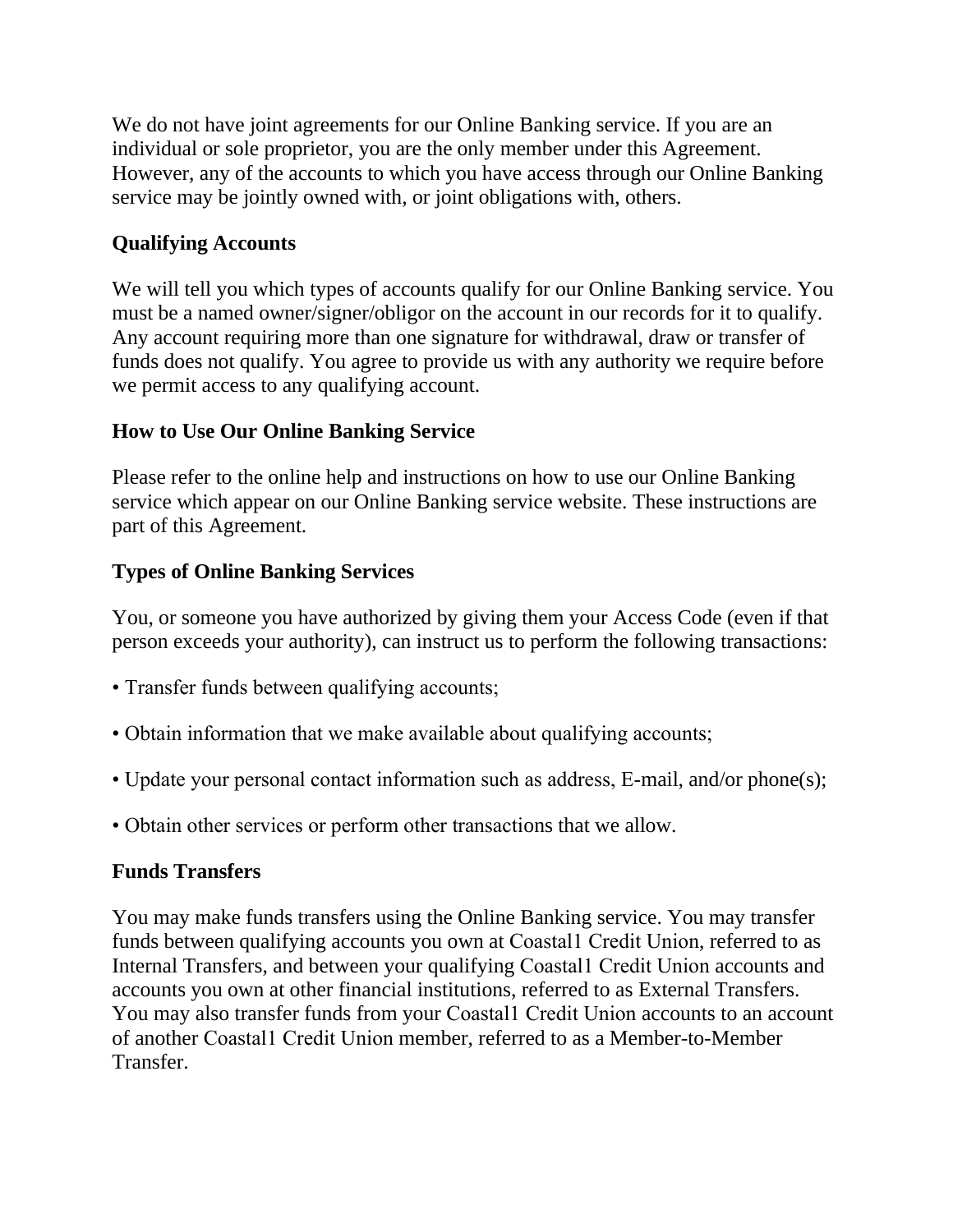All Transfers may be created as a one-time transfer, a one-time scheduled transfer, or as a recurring scheduled transfer.

### **External Transfers**

You may choose to add qualifying accounts which you would like to use with the funds transfer service. All qualifying accounts must be with financial institutions in the United States and in U.S. dollars.

A qualifying account may be added or deleted by you at any time.

To add a qualifying funds transfer account, you authorize us to make small deposits to the qualifying account to confirm your control of the account. You agree to verify, online, the amount of such deposits. The qualifying account will be activated for use upon your verification of the deposit amounts.

Upon your request, we will make electronic transfers from a qualifying account via the Automated Clearing House (ACH) system in the amount you specify. You agree that such requests made within the Online Banking service constitute your written authorization for such transfers.

You agree that we are not responsible to investigate discrepancies between account number and names on the account and may execute that transaction with account number reference only.

If your qualifying account ever reflects an amount owed to us, you agree to pay such amount to us immediately upon demand. You also agree to pay for all collection costs including reasonable attorney fees. For an External Transfer, we debit one of your accounts and credit another of your accounts. If the debit side of the transaction fails and the credit side of the transaction is completed, you authorize us to collect from the account to which the credit side of the transaction was sent. We reserve the right to resubmit a debit or a partial debit against any of your qualifying funds transfer accounts to recover any deficiency resulting from the original amount plus any fees imposed.

#### **Limits on Online Funds Transfers**

You must have enough available money or credit in any account from which you instruct us to make a transfer.

For security reasons, we may implement limits on the number or amount of transactions you can make using our Online Banking service. We also reserve the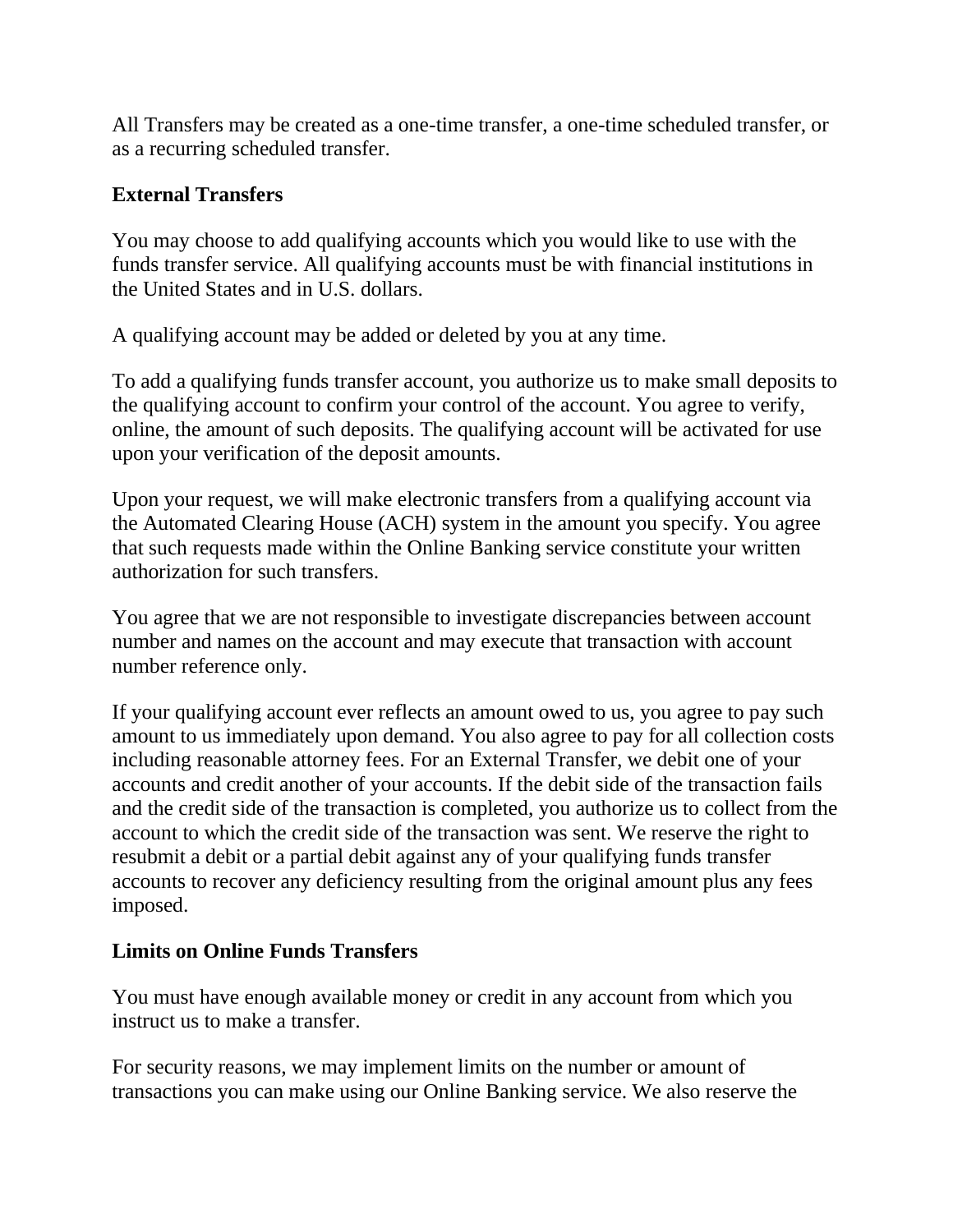right to limit or suspend access to our Online Banking service as we deem necessary for security reasons. We may also limit access from countries other than the United States of America.

Internal Transfers and Member-to-Member Transfers may be made in any amount that does not exceed the available balance for any qualifying Coastal1 Credit Union account.

External Transfers are limited as follows:

- Number of Transfers Per Account Per is Day 3
- Number of Transfers Per Day is 3
- Number of Transfers Per Month is 25
- Amount Per Transaction is \$10,000
- Amount Per Account Per Day is \$10,000
- Amount Per Day is \$10,000
- Amount Per Month is \$10,000

If any qualifying accounts are money market deposit accounts or savings deposit accounts, certain types of withdrawals from those accounts, including payments and transfers, are limited to a total of no more than 6 in any monthly statement period. The kinds of withdrawals covered by this limitation are those made by means of preauthorized or automatic transfer, computer transfer, transfer by telephonic order or instruction, or by check, draft, debit card, or similar order payable to third parties.

## **When Online Funds Transfers are Made**

## Internal Transfers and Member-to-Member Transfers:

• One-Time transfers occur immediately upon submission, 7 days per week, 24-hours per day.

• Scheduled One-Time or Recurring Transfers occur at approximately 9:00 AM EST 7 days per week.

## External Transfers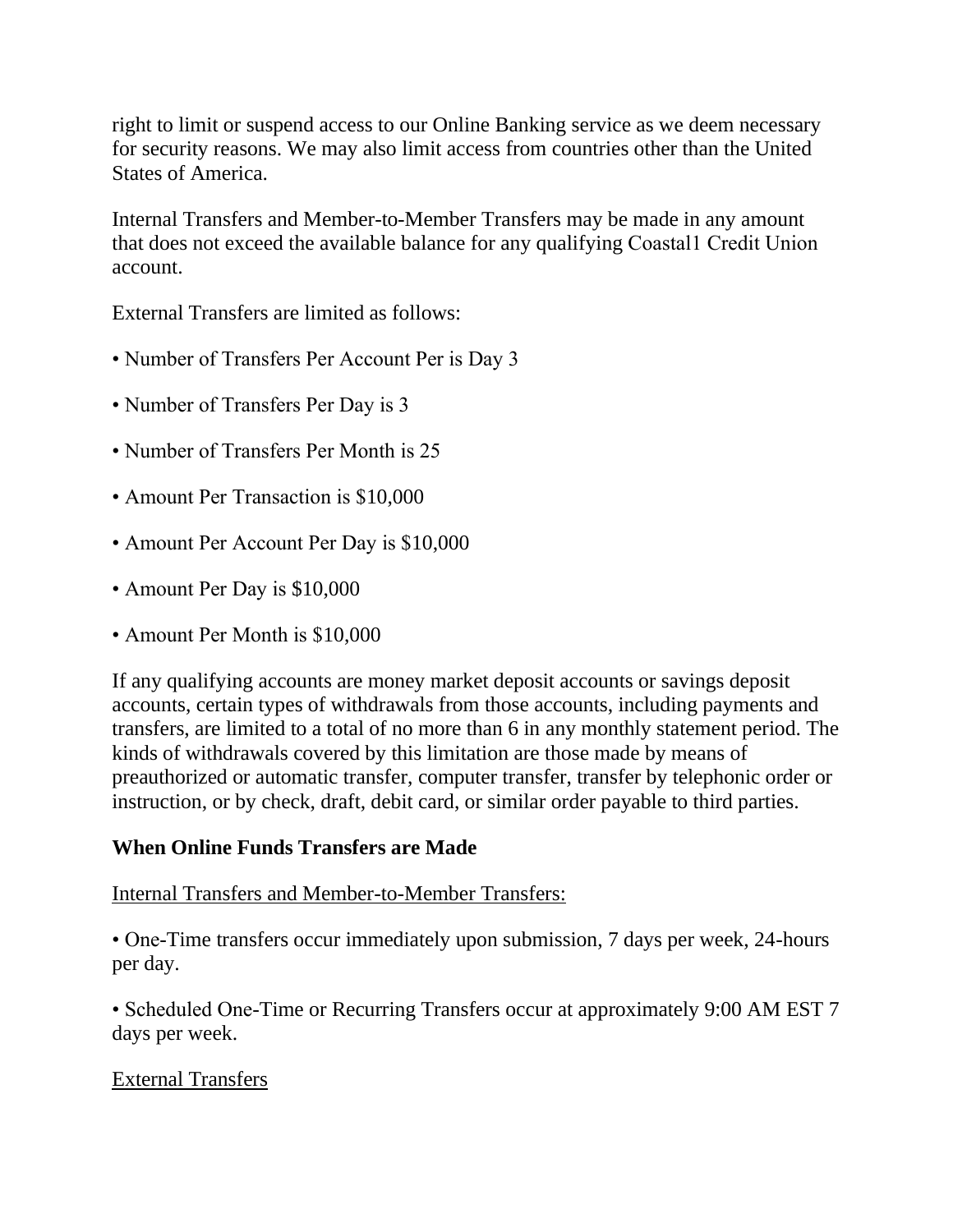• The daily cut-off time for an External Transfer is 1:00 PM EST on credit union business days, Monday through Friday. Saturday, Sunday and federal holidays are not business days. External Transfers submitted after 1:00 PM will be processed on the next business day.

• The typical time to send or receive money using the ACH network is 3 to 5 business days. We do not guarantee any specific turn-around time for this type of transfer. You should check your accounts to see debit or credit amounts to confirm the status of transferred funds.

## **Transfers Involving Insufficient Funds**

If you instruct us to make an External Transfer and you do not have a sufficient balance in the account from which you are making the transfer (including available credit under any overdraft line or a discretionary overdraft privilege service if it is made available to you), we may refuse to complete the transaction. (Note: the available credit under the discretionary overdraft privilege service is NOT available on Internal Transfers). We may do this even if there are sufficient funds in accounts other than the one you were using to make the transfer. If we complete a transfer that you make or authorize and we subsequently learn that you have insufficient funds for the transaction in the account from which the transfer is made, you agree that we may reverse the transaction or offset the shortage with funds from any other account you have with us. In any case, you are fully obligated to us to provide sufficient funds for any transfers you make or authorize.

# **Our Liability for Failure to Complete Transfers from Consumer Accounts**

If we do not complete a transfer from a consumer account on time or in the correct amount according to our Agreement with you, we will be liable for your losses or damages. However, there are exceptions. We will NOT be liable, for instance:

• If, through no fault of ours, you do not have enough available money in the account from which a transfer is to be made, or if the account has been closed or is not in good standing, or if we reverse a transfer because of insufficient funds.

• If any transfer would go over the credit limit of any account.

• If your equipment or ours was not working properly and the breakdown should have been apparent to you when you attempted to conduct the transaction.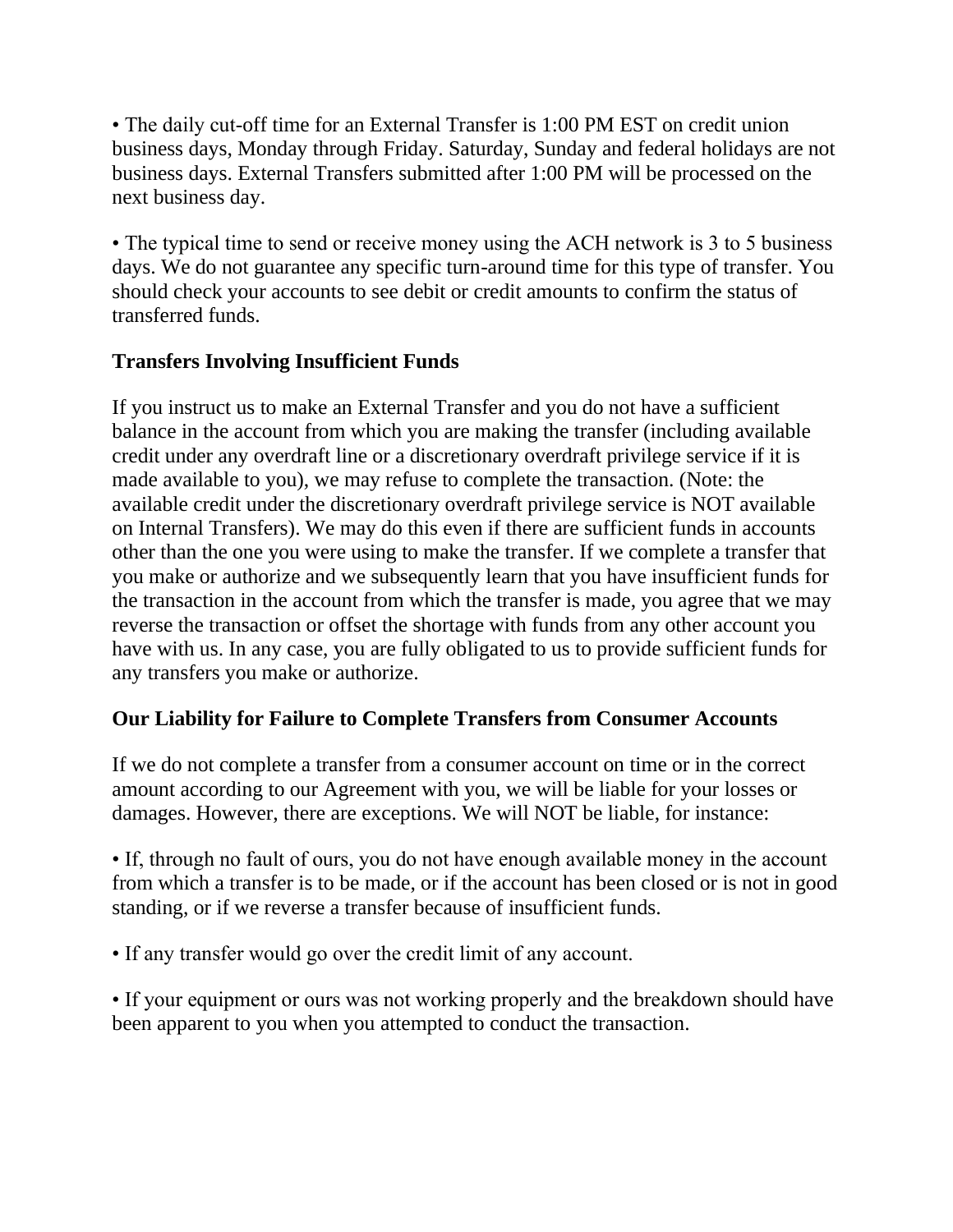• If you have not given us complete, correct or current account numbers or other identifying information so that we can properly credit your account or otherwise complete the transaction.

• If you do not properly follow our instructions or if you provide us with wrong or inaccurate information or fail to correct or tell us about any inaccuracy of which you are aware.

• If you do not instruct us soon enough for your transfer to be received and credited.

• If the money in the account from which a transfer is to be made is subject to legal process or other claim restricting the transaction.

• If circumstances or persons beyond our control prevent, delay, intercept, or alter the transaction, despite reasonable precautions that we have taken.

# **Stopping or Changing Transfers/Stopping Checks**

If you want to stop or change transfers you have instructed us to make, you must notify us before we have started processing the transaction. This applies to both individual transactions as well as preauthorized recurring transactions. The normal way to do this is for you to access the appropriate function in our Online Banking service no later than the day before the business day the transfer is scheduled to be made, and either delete it or make the change. External Transfers must be cancelled by 1:00 PM of the day of the scheduled transfer.

Stop Payments for checks (electronic or written) can be submitted within Online Banking using the Stop Payment feature in Services. You may also call us at 1-800- 298-2212 or by using any electronic stop payment method which we provide for this purpose. If you call, you must do this in time for us to receive your request 3 business days or more before the transfer is scheduled to be made. If you call, we may also require you to put your request in writing on paper and get it to us within 14 days after you call. There may be fees applied to your account(s) for using stop payment services. Please check our Service Fees Schedule for more information.

If you order us to stop a preauthorized recurring transfer from a consumer account as described above, and we do not do so, we will be liable for your losses or damages.

# **Bill Pay Service Enrollment**

To enroll for the Bill Pay service, you must access the "Bill Pay" section of the Online Banking service, designate any one of your Coastal1 Credit Union checking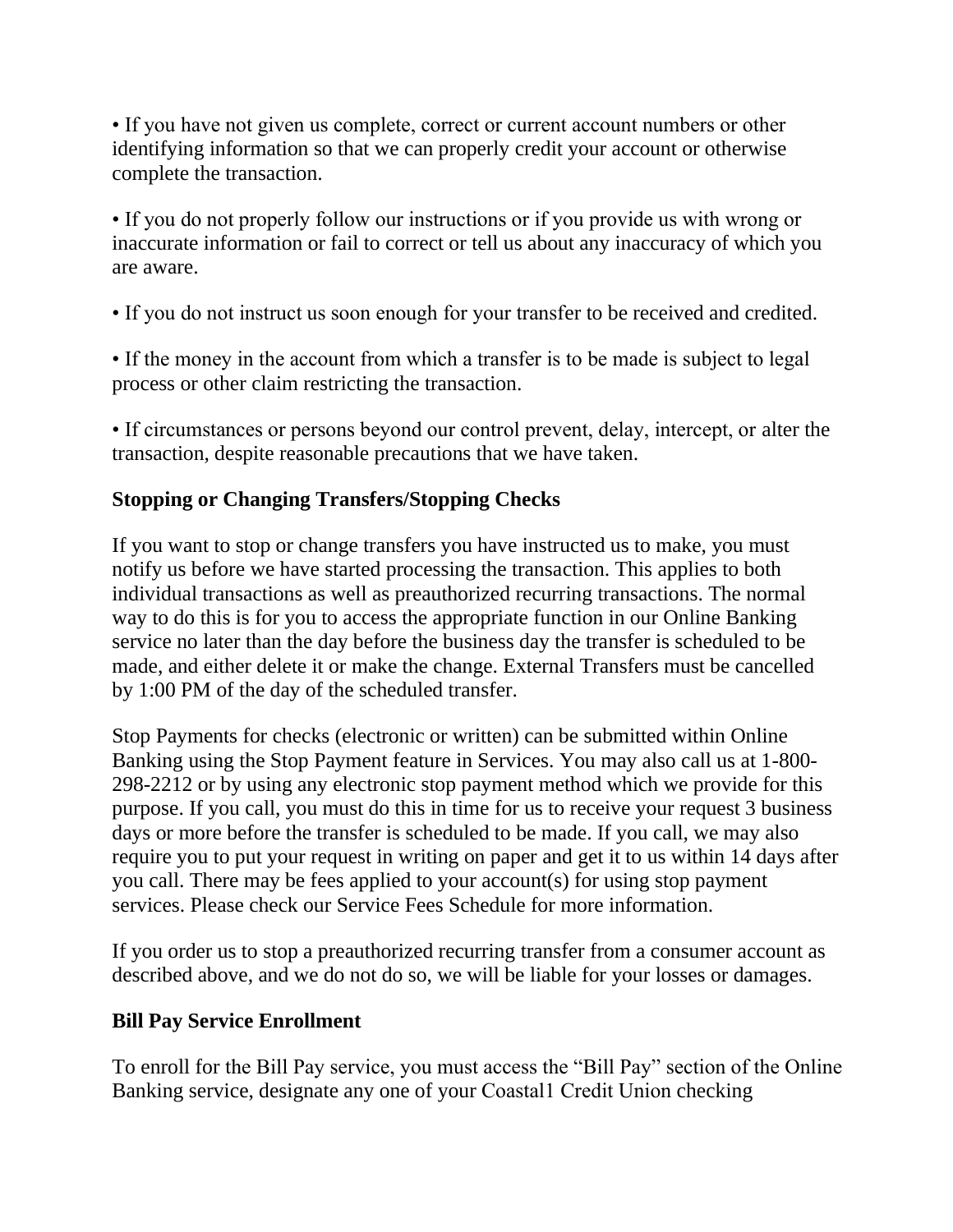accounts as the primary account for use with the Bill Pay service and comply with the separate terms and conditions governing the Bill Pay service. If you use these services, you acknowledge and agree to the terms and conditions set forth in the Bill Pay Agreement accepted by you during the enrollment process.

### **eStatements**

I understand that pursuant to my Account agreements with Coastal1 Credit Union, I may be entitled to receive periodic Account Statements in connection with my Account, such as periodic deposit account statements, and also combined deposit account and loan account statements that I have authorized ("Account Statements"). I hereby authorize Coastal1 Credit Union to discontinue sending any such Account Statements in paper form via postal mail service for my Account, and to instead deliver any and all such Account Statements to me electronically (eStatements) unless I have opted out of such service. I also authorize Coastal1 Credit Union to provide me electronically with Account disclosures, Account-related notices, any and all disclosures required by federal and state law, and other materials that may relate to my Account and which may have been enclosed with Account Statements sent in paper form. I understand and agree that Coastal1 Credit Union will send me an e-mail on an ongoing monthly basis to my designated primary e-mail address notifying me that my eStatements are ready to be viewed on the Coastal1 Credit Union Online Banking site. I must access the Coastal1 Credit Union Online Banking system in order to view my eStatements; and I confirm that I can print and download my eStatements to my personal computer. I understand and agree that I will no longer receive paper copies of my Account Statements, unless and until I opt out of eStatements by completing and submitting the eStatement Opt Out form within Online Banking. I also may request a paper copy of any Account Statement by contacting Coastal1 Credit Union at 401-722-2212 or 1-800-298-2212. (A fee may be charged for any such paper copies, as set forth in the Coastal1 Credit Union Service Fees schedule).

I further understand and agree that:

I am the primary or secondary accountholder of any Account for which I request Coastal1 Credit Union to issue an eStatement.

If the Account on an eStatement is a joint account, I acknowledge that I am the primary or secondary holder of such joint Account and that my acceptance of the terms of this Online Access Agreement and Disclosure Statement (Agreement) has been authorized by each of the joint holders of the Account. All joint holders of the Account are legally bound by the terms and conditions of this Agreement.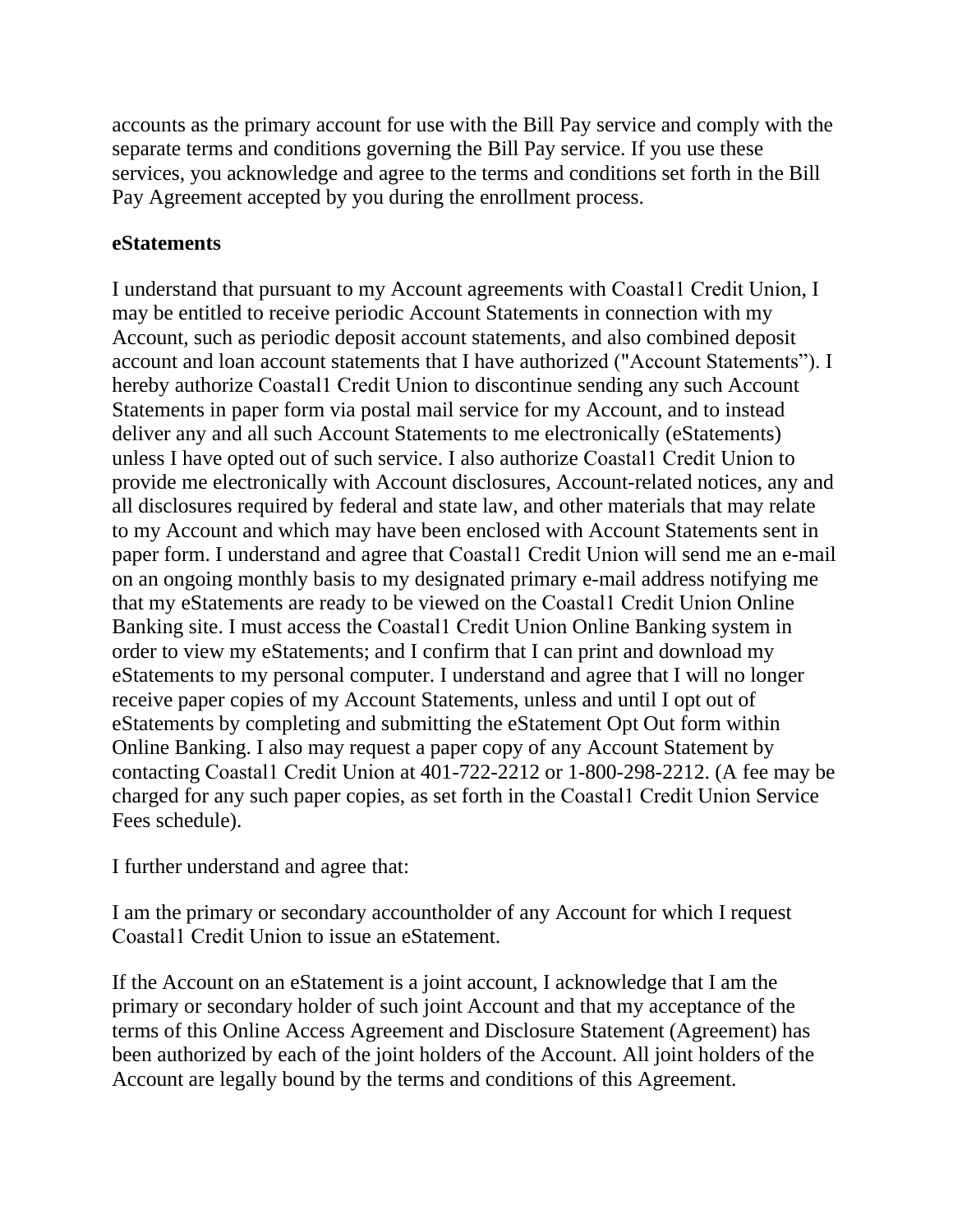Transactions performed on any Account by electronic means, which contain an electronic signature and/or where my designated PIN and/or Coastal1 Credit Union Online Banking Sign-On ID and Online Banking Password are utilized and where the security procedures described below are utilized, shall be considered authorized by me, subject to any limitations on consumer liability provisions under applicable laws and regulations.

My ongoing consent to receive subsequent Account Statements electronically is voluntary and may be withdrawn at any time. I may withdraw such consent at any time by completing and submitting the eStatement Opt Out form within Online Banking. Coastall Credit Union must receive my consent withdrawal by the 25<sup>th</sup> day of the month in order to become effective for that Account Statement cycle; otherwise, my consent withdrawal will become effective for the next following Account Statement cycle. Upon the effective date of such revocation, I understand and agree that I will no longer have access to my Account Statements online and that I will receive all Account Statements in paper form via postal mail service.

I agree to maintain a valid, active e-mail address. I must promptly notify Coastal1 Credit Union of any change in my e-mail address by accessing the Coastal1 Credit Union Online Banking site, and submitting my new e-mail address via "Messages". I also must provide a notice of a change in my postal address by mailing such notification to Coastal1 Credit Union, ATTN: Operations Department, 1200 Central Avenue, Pawtucket, R.I. 02861. Coastal1 Credit Union is not liable for any third party-incurred fees, interception or viewing by an unauthorized party, or other legal liability, or any other issues or liabilities arising from eStatements or notifications sent to any e-mail address or postal address that I have provided to Coastal1 Credit Union reserves the right to discontinue the eStatements service at any time.

#### Security Procedures

I understand that I cannot access my eStatements without first signing up for Coastal1 Credit Union Online Banking ("Online Banking") and obtaining an Online Banking Sign-On ID and an Online Banking Password. I AGREE THAT USE OF MY ONLINE BANKING SIGN-ON ID AND ONLINE BANKING PASSWORD TO ACCESS ONLINE BANKING IN ORDER TO ACCESS MY eSTATEMENTS CONSTITUTES A REASONABLE SECURITY PROCEDURE. I further understand that if I disclose my Online Banking Sign-On ID and Online Banking Password to other people, they may also have the ability to access my eStatements, as well as the Coastal1 Credit Union Online Banking system, and I will be responsible for any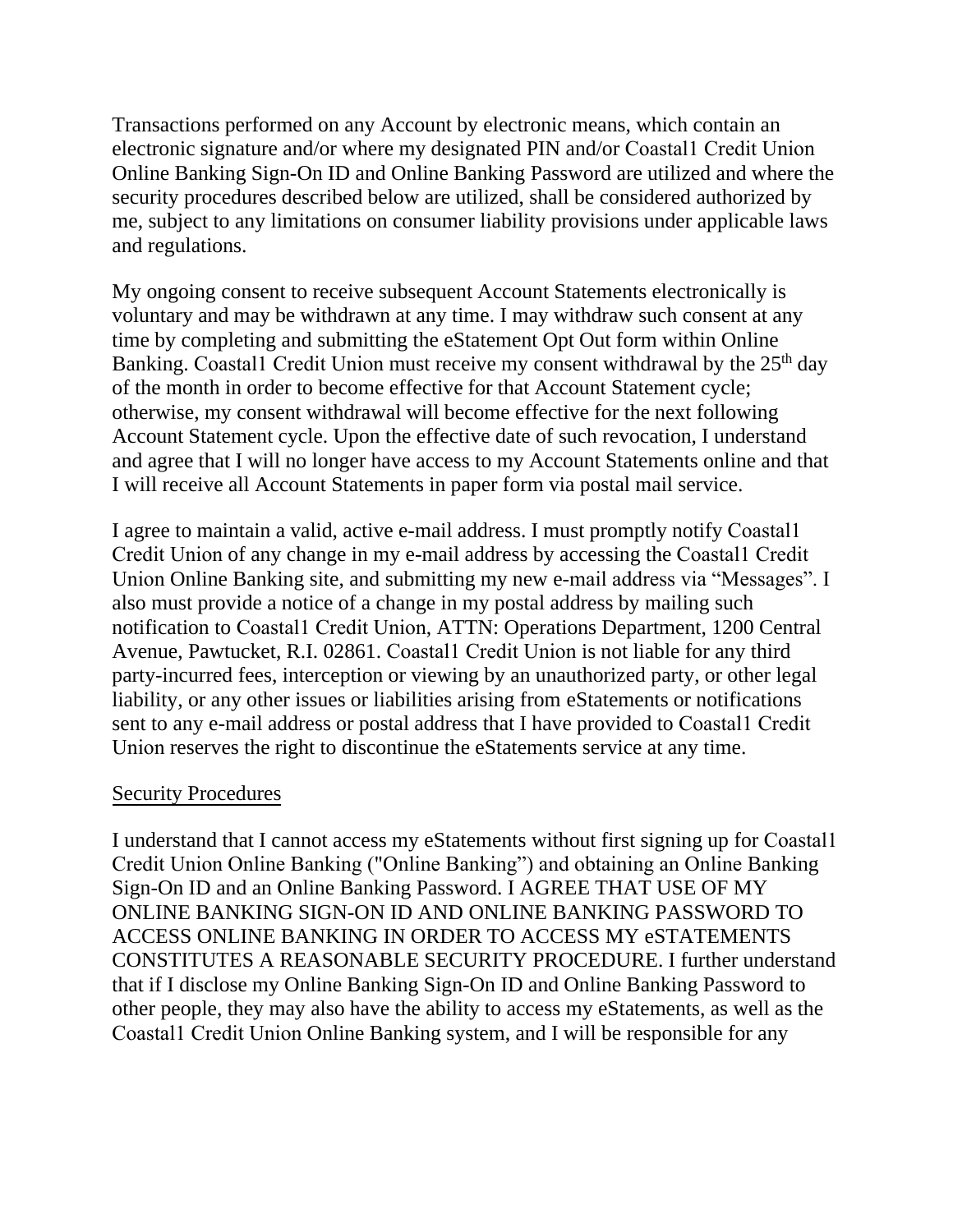transactions they may complete. Except as otherwise provided by applicable law, I agree that Coastal1 Credit Union shall have no responsibility or liability for any and all losses or damages of any kind whatsoever that I may incur which result from, arise from, or relate to the intentional, negligent, or inadvertent disclosure by me of my Online Banking Sign-On ID and Online Banking Password or Account information to third parties. I agree to notify Coastal1 Credit Union immediately if I believe any of my Accounts have been accessed without my permission or my Online Banking Sign-On ID and Online Banking Password have been used without my permission to access my Accounts. The terms and conditions in this Agreement only apply to the Online Banking, Bill Pay, and eStatements services. Provisions in other Coastal1 Credit Union Account agreements and disclosures, including but not limited to, the Important Account Information for Our Members Document, any and all loan agreements and disclosures, as may be revised from time to time, will remain effective, as applicable, for all other aspects of the Accounts involved.

#### Hardware and Software Requirements

I understand that in order to access and retain this Agreement and to access and retain my eStatements through Coastal1 Credit Union Online Banking, I must have access to a computer with recent versions of a common Internet browser (i.e. Internet Explorer, Firefox, Safari, Netscape Navigator, etc.) and Adobe Acrobat Reader. I confirm that my computer or electronic device permits me to access and retain documents electronically. If necessary, I may contact Coastal1 Credit Union's Electronic Services Dept. to confirm my software/version is acceptable. As described in this Agreement, I understand that access to this service may be unavailable due to system maintenance, and that I will be notified online when this occurs. I also understand that, except as specifically provided in this Agreement or by applicable law, Coastal1 Credit Union will not be responsible for any loss, property damage or other injury, whether caused by the equipment, software, system unavailability, Coastal1 Credit Union or by Internet service or online service providers or any of their agents.

## **Mobile Banking**

Mobile Banking is a personal financial management service that enables you to use certain mobile phones and/or other wireless devices (together, "Wireless Devices") to access your Coastal1 Credit Union account information, make transfers among your previously authorized accounts, remit payments to payees you have previously authorized to receive payment through our Online Banking services and conduct such other banking transactions as are described on our website (www.Coastal1.org).

## Use of Mobile Banking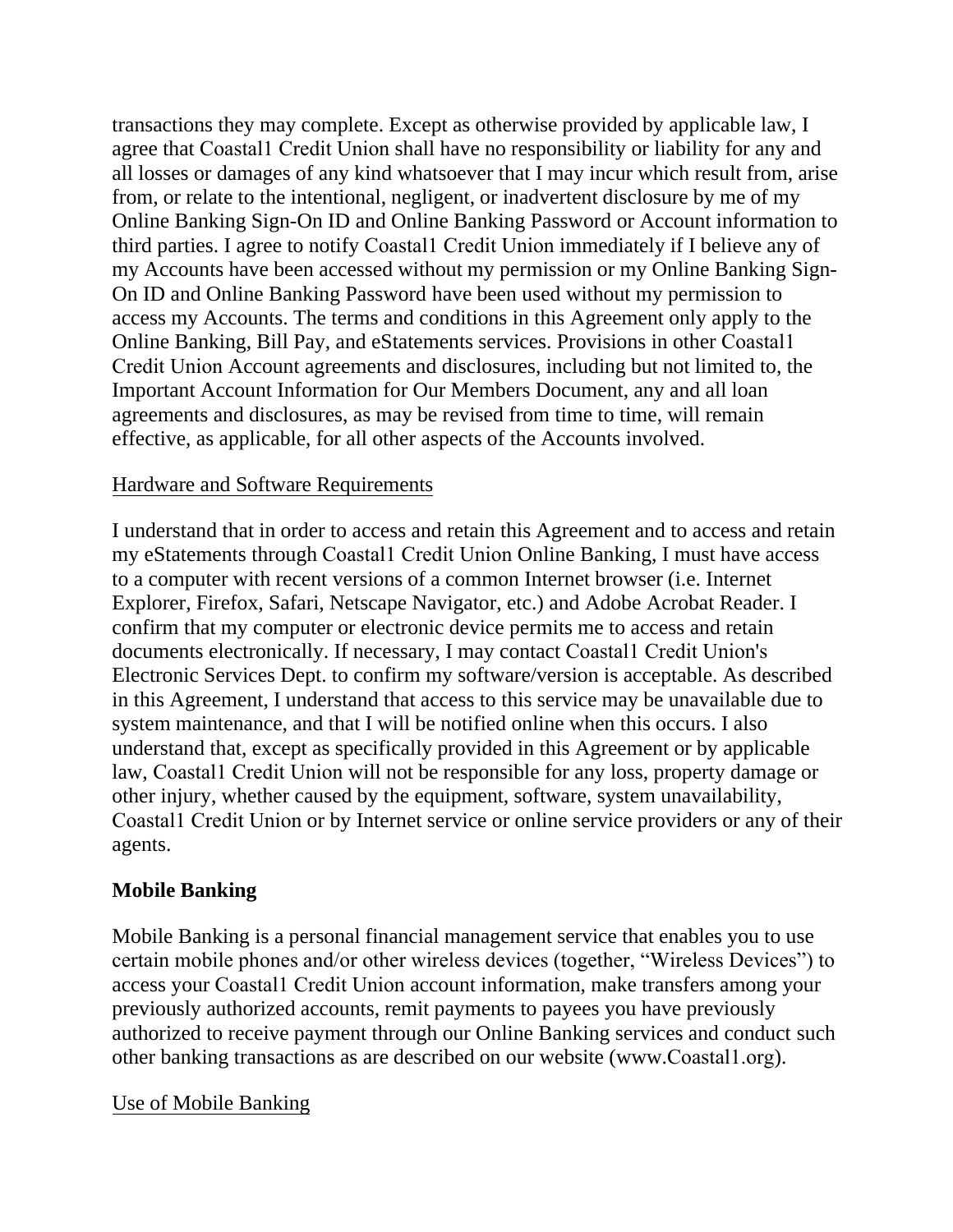To use Mobile Banking services, you must first be enrolled in our Online Banking service. You must then install the Software on a compatible and supported Wireless Device. In order to properly use Mobile Banking, you agree to review and follow the instructions provided on our website which are incorporated herein by reference. You accept responsibility for learning how to use Mobile Banking in accordance with those instructions, and agree to contact us directly if you have any problems with Mobile Banking. You also accept responsibility for making sure you know how to properly use your Wireless Device and the Software. You agree that neither we nor our service providers shall be liable for any loss or damage to you caused by your failure to properly use the Mobile Banking services and/or the Remote Deposit Capture services described in this Agreement (both referred to as "Mobile Banking services"), the Software or your Wireless Device. The availability, timeliness and proper functioning of Mobile Banking services depend on many factors, including your Wireless Device location, wireless network availability and signal strength, and the proper functioning and configuration of hardware, software and your Wireless Device. You understand and agree that Mobile Banking services may not always be accessible and may have limited utility over some wireless networks, such as while roaming. You agree that the Mobile Banking services may not operate without interruption or be error-free and that neither we nor our service providers shall be liable for any loss or damage to you caused by any unavailability or improper functioning of the Mobile Banking services.

#### Relation to Other Agreements

You understand and agree that when using our Mobile Banking services, you remain subject to the terms and conditions of your existing agreements with any service providers not affiliated with us, including, but not limited to, your mobile service provider (i.e., AT&T, Verizon, etc.), and that this Agreement does not amend or supersede any of those agreements. You understand and agree that those agreements may provide for fees, limitations and restrictions which may affect your use of Mobile Banking services (such as data usage or text messaging charges imposed by your mobile service provider for downloading the Software, sending or receiving Mobile Banking text messages, or other use of your Wireless Device when using the Mobile Banking services). You understand and agree that you are responsible for all such fees, limitations and restrictions, and that we are not responsible for the services provided by your mobile service provider. Accordingly, you agree to resolve any problems with your mobile service provider directly, without involving us.

#### **Mobile Remote Deposit Capture Services**

The mobile remote deposit capture services ("Services") are designed to allow you to make deposits to your checking, savings, or money market savings accounts from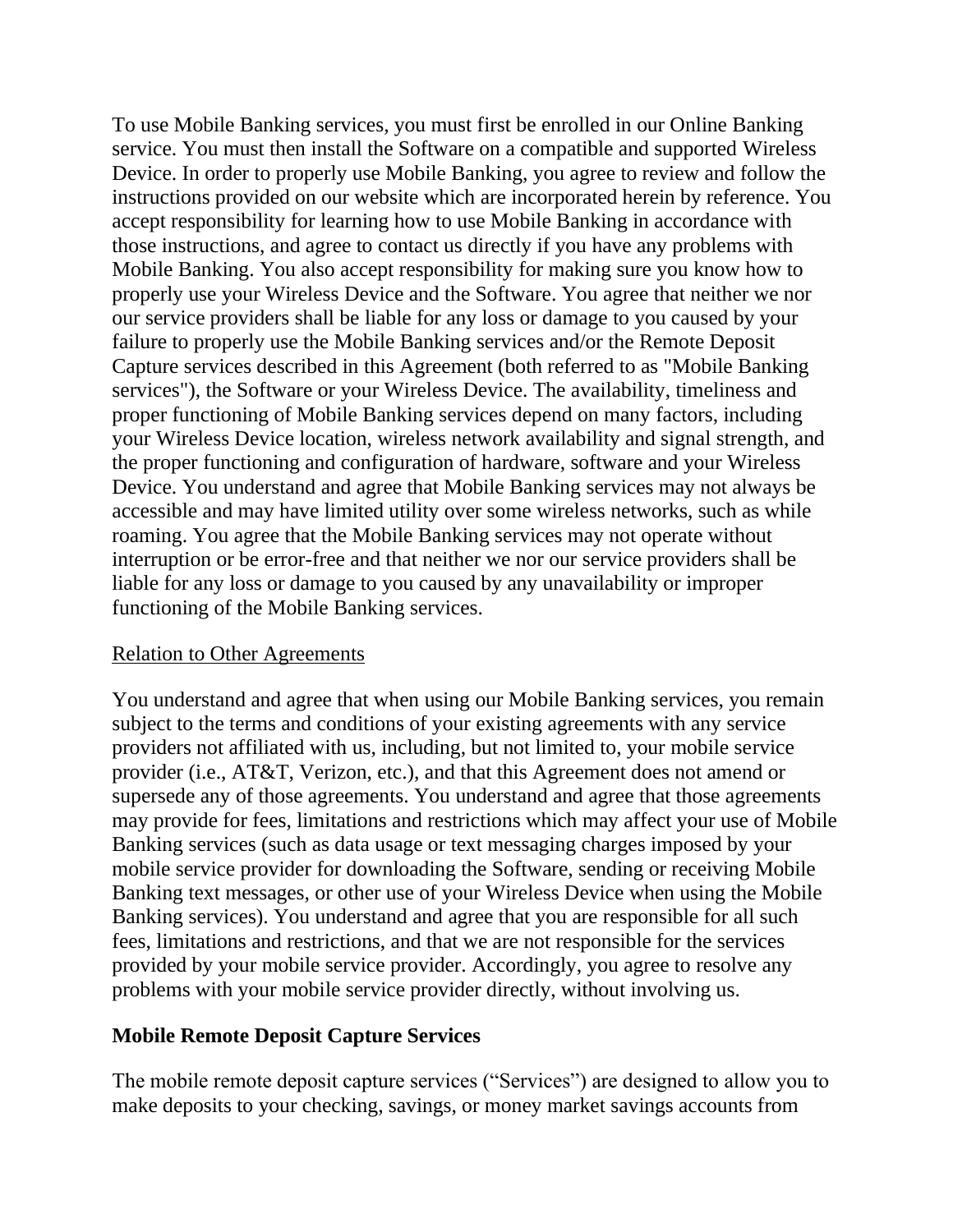home or other remote locations by scanning checks and delivering the images and associated deposit information to Coastal1 Credit Union or Coastal1 Credit Union's designated processor. There is currently no charge for the Services. Any future charges will be included in Coastal1 Credit Union's Service Fees Schedule.

## Acceptance of these Terms

Your use of the Services constitutes your acceptance of this Agreement. This Agreement is subject to change from time to time. Your continued use of the Services will indicate your acceptance of the revised Agreement. Further, Coastal1 Credit Union reserves the right, in its sole discretion, to change, modify, add, or remove portions from the Services. Your continued use of the Services will indicate your acceptance of any such changes to the Services.

## Limitations of Service

When using the Services, you may experience technical or other difficulties. We cannot assume responsibility for any technical or other difficulties or any resulting damages that you may incur. Eligibility for, access to, and use of the Services (both initially and ongoing) have risk-based qualification requirements, and we reserve the right to change these qualification requirements, in our sole discretion, at any time without prior notice. We reserve the right to change, suspend or discontinue the Services, in whole or in part, or your use of the Services, in whole or in part, immediately and at any time without prior notice to you.

## Eligible items

You agree to scan and deposit only checks as that term is defined in Federal Reserve Regulation CC ("Reg CC"). You agree that the image of the check transmitted to Coastal1 Credit Union shall be deemed an "item" within the meaning of Article 4 of the Uniform Commercial Code as adopted in Rhode Island. You agree that you will not use the Services to scan and deposit any checks or other items as shown below:

• Checks or items payable to any person or entity other than you.

• Checks or items drawn or otherwise issued by you or any other person on any of your accounts or any account on which you are an authorized signer or joint account holder.

• Checks or items containing obvious alteration to any of the fields on the front of the check or item, or which you know or suspect, or should know or suspect, are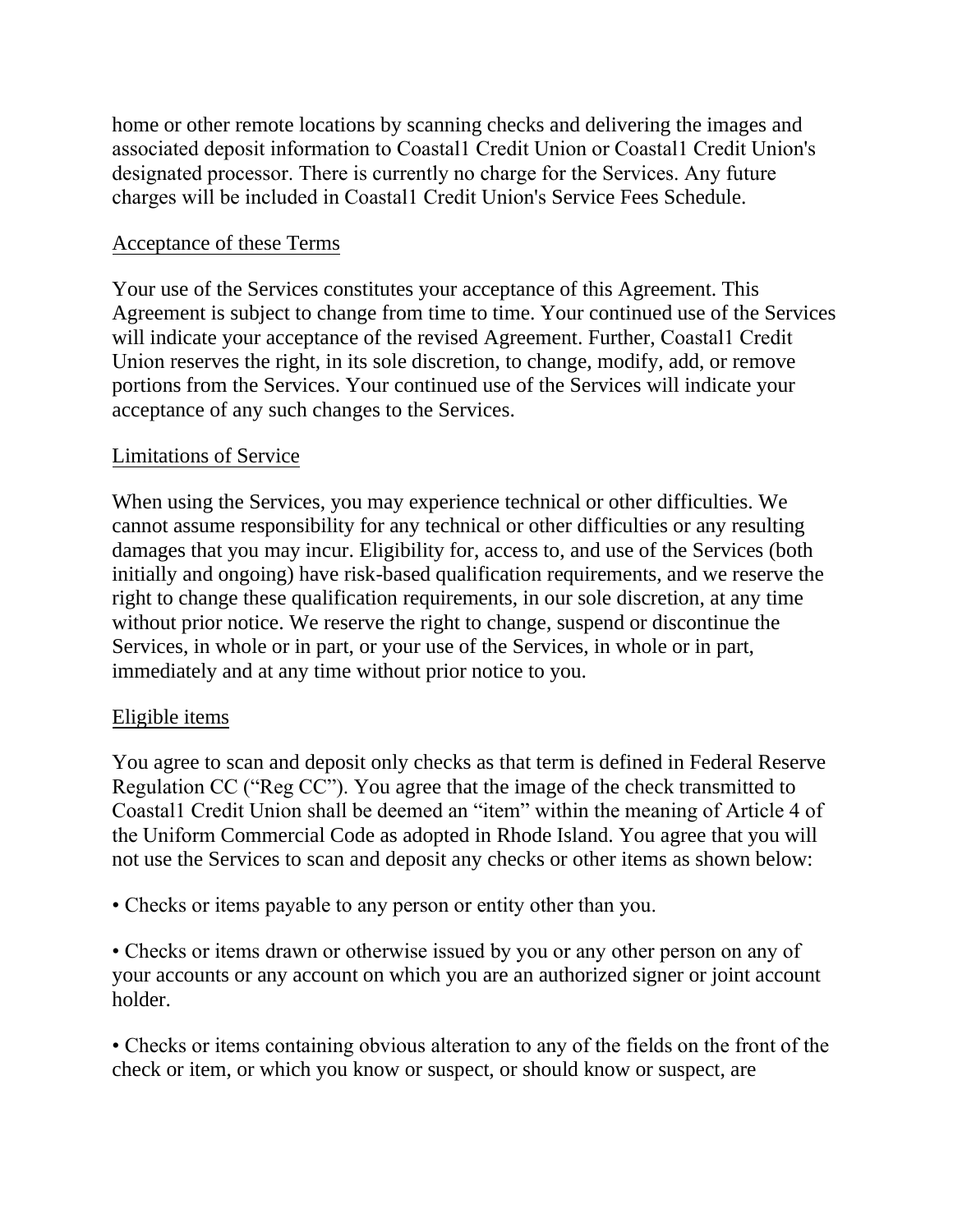fraudulent or otherwise not authorized by the owner of the account on which the check or item is drawn.

- Checks or items previously converted to a substitute check, as defined in Reg CC.
- Checks or items drawn on a financial institution located outside the United States.
- Checks or items that are remotely created checks, as defined in Reg CC.
- Checks or items not payable in United States currency.
- Checks or items dated more than 6 months prior to the date of deposit.

• Checks or items prohibited by Coastall Credit Union's current procedures relating to the Services or which are otherwise not acceptable under the terms of your Coastal1 Credit Union Account Agreement. **Image Quality** 

The image of an item transmitted to Coastal1 Credit Union using the Services must be legible. The image quality of the items must comply with the requirements established from time to time by ANSI, the Board of Governors of the Federal Reserve Board, or any other regulatory agency, clearing house or association.

## Endorsements and Procedures

You agree to restrictively endorse any item transmitted through the Services as "For mobile deposit only to Pawtucket CU" or as otherwise instructed by Coastal1 Credit Union. You agree to follow any and all other procedures and instructions for use of the Services as Coastal1 Credit Union may establish from time to time.

## Receipt of Items

We reserve the right to reject any item transmitted through the Services, at our discretion, without liability to you. We are not responsible for items we do not receive or for images that are dropped during transmission. An image of an item shall be deemed received when you receive a confirmation from Coastal1 Credit Union that we have received the image. Receipt of such confirmation does not mean that the transmission was error free or complete.

# Availability of Funds

You agree that items transmitted using the Services are not subject to the funds availability requirements of Federal Reserve Board Regulation CC. Funds deposited using the Services will be available after Coastal1 Credit Union receives payment for the funds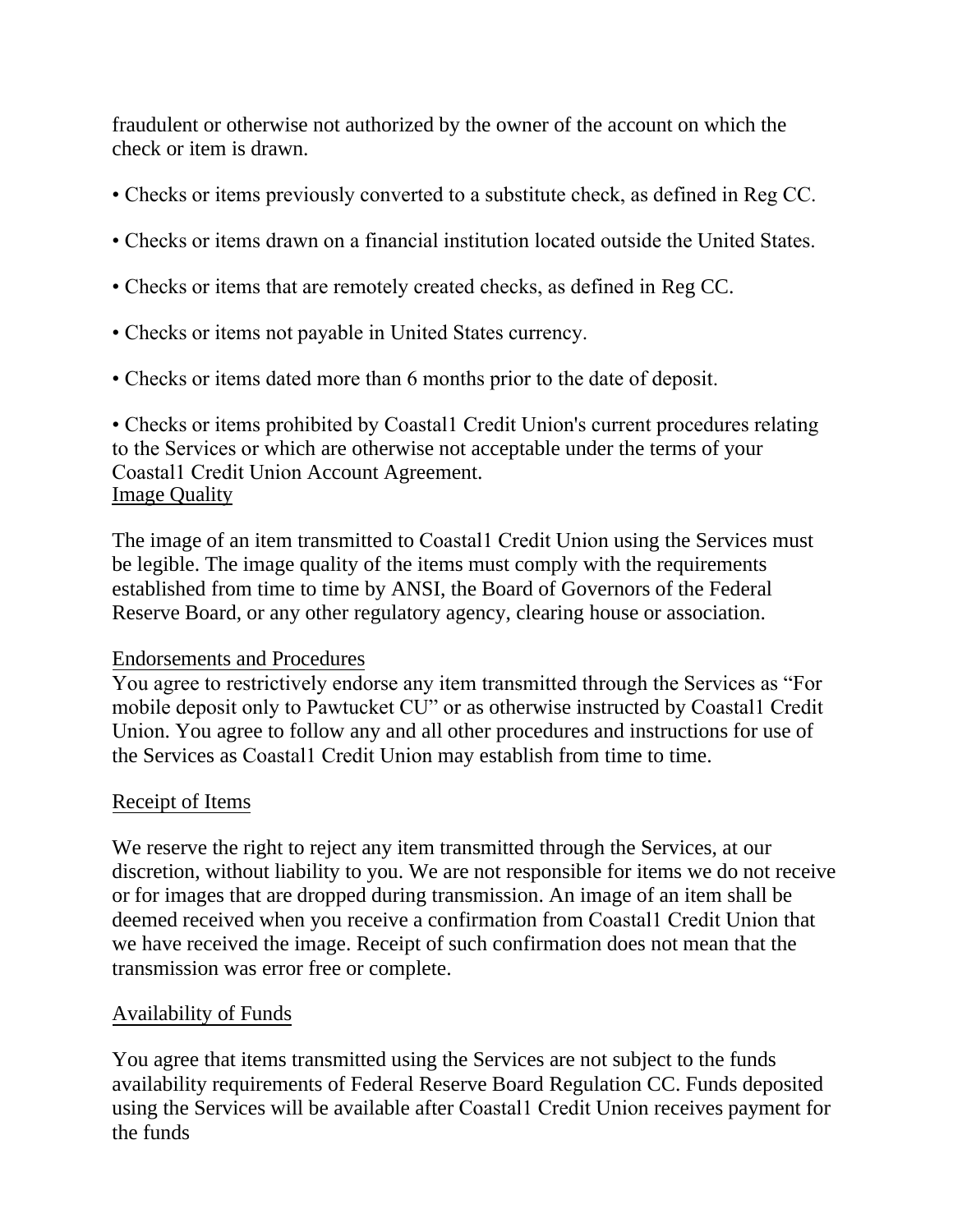submitted. Coastal1 Credit Union may make such funds available sooner based on such factors as credit worthiness, the length and extent of your relationship with us, transaction and experience information, and such other factors as Coastal1 Credit Union, in its sole discretion, deems relevant.

## Storage and Disposal of Transmitted Items

Upon your receipt of a confirmation from Coastal1 Credit Union that we have received the image of an item, you agree to prominently mark the front of item as "Electronically Presented" and ensure that it is not represented for payment. You agree to store original items in a secure environment for 30 days after such item has been digitized and processed. You shall take appropriate security measures for which you are solely responsible to ensure that: (a) only authorized account co-owners shall have access to original items, and (b) that the information contained on such original items or on any corresponding imaged items are not disclosed to third parties. You will promptly (but in any event within 5 business days) provide any retained original item (or, if the original item is no longer in existence, a sufficient copy of the front and back of the original item) to Coastal1 Credit Union as requested to aid in the clearing and collection process to resolve claims by third parties with respect to any item or as Coastal1 Credit Union otherwise deems necessary. You also agree to assume all responsibility and liability with respect to the secure disposal of any items transmitted to Coastal1 Credit Union using the Services.

## Deposit and Account Limits

We reserve the right to impose limits on the number of accounts used in connection with the Services and also the amount(s) and/or number of deposits that you transmit using the Services, and to modify such limits from time to time.

## Hardware and Software

In order to use the Services, you must obtain and maintain, at your expense, compatible hardware and software as specified by Coastal1 Credit Union from time to time, including any related changes or upgrades to such hardware and software. See Coastal1.org for current hardware and software specifications. Coastal1 Credit Union is not responsible for any third party software you may need to use the Services. Any such software is accepted by you as is and is subject to the terms and conditions of the software agreement you enter into directly with the third party software provider at time of download and installation.

# Errors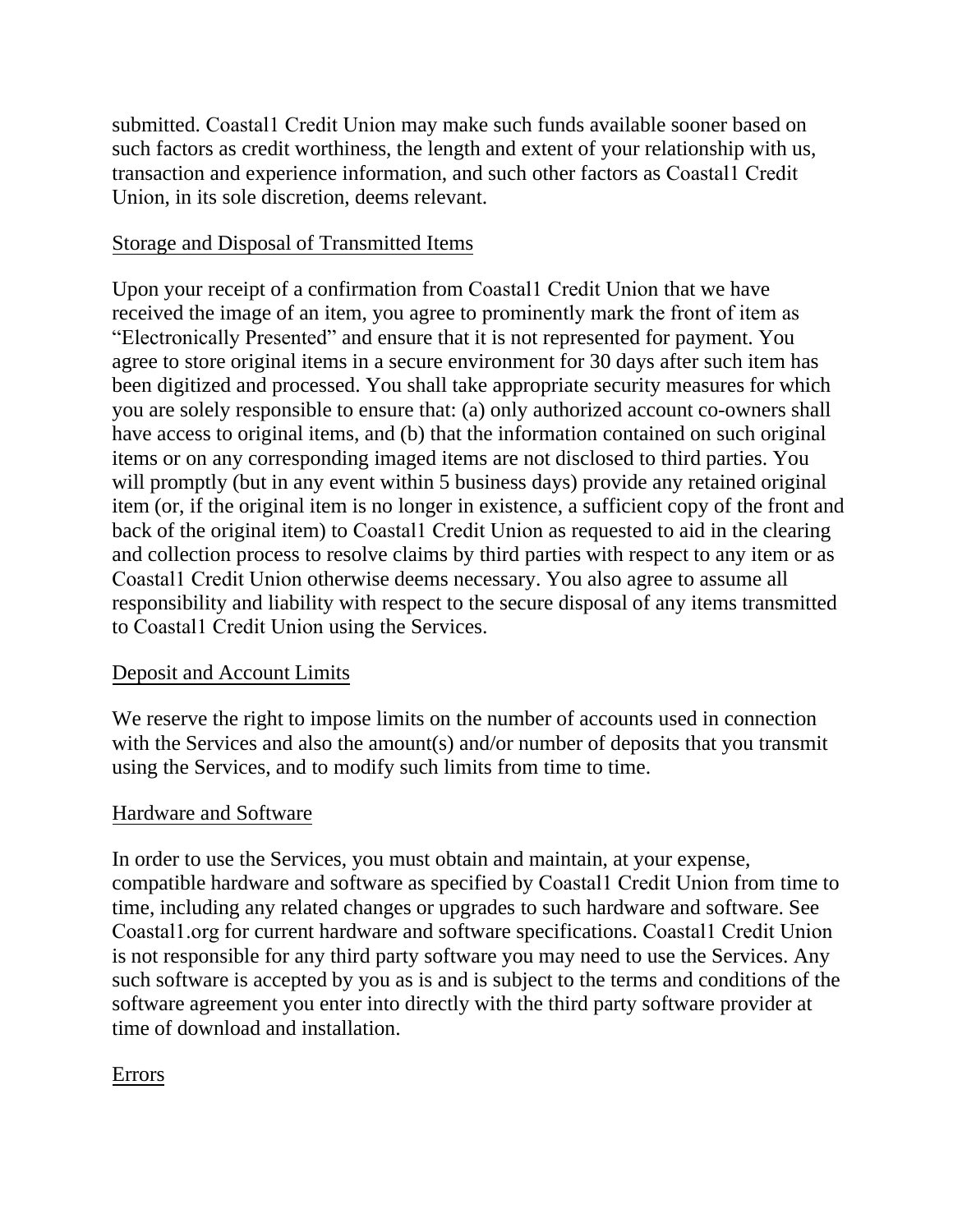You agree to notify Coastal1 Credit Union of any suspected errors regarding items deposited through the Services right away, and in no event later than 60 days after the applicable Coastal1 Credit Union account statement is made available. Unless you notify Coastal1 Credit Union within 60 days, such statement regarding all deposits made through the Services shall be deemed correct, and you are prohibited from bringing a claim against Coastal1 Credit Union for such alleged error.

### Presentment

The manner in which the items are cleared, presented for payment, and collected shall be in Coastal1 Credit Union's sole discretion subject to the Account Agreement governing your account.

### Ownership & License

You agree that Coastal1 Credit Union retains all ownership and proprietary rights in the Services, associated content, technology, and website(s). Your use of the Services is subject to and conditioned upon your complete compliance with this Agreement. Without limiting the effect of the foregoing, any breach of this Agreement immediately terminates your right to use the Services. Without limiting the restriction of the foregoing, you may not use the Services (i) in any anti-competitive manner, (ii) for any purpose which would be contrary to Coastall Credit Union's business interest, or (iii) to Coastal1 Credit Union's actual or potential economic disadvantage in any aspect. You may use the Services only in accordance with this Agreement. You may not copy, reproduce, distribute or create derivative works from the content and agree not to reverse engineer or reverse compile any of the technology used to provide the Services.

## User Warranties and Indemnification

You warrant to Coastal1 Credit Union that:

- You will only transmit eligible items as described above.
- Images will meet the image quality standards.
- You will not transmit duplicate items.
- You will not deposit or represent the original item.
- All information you provide to Coastal1 Credit Union is accurate and true.
- You will comply with this Agreement and all applicable rules, laws and regulations.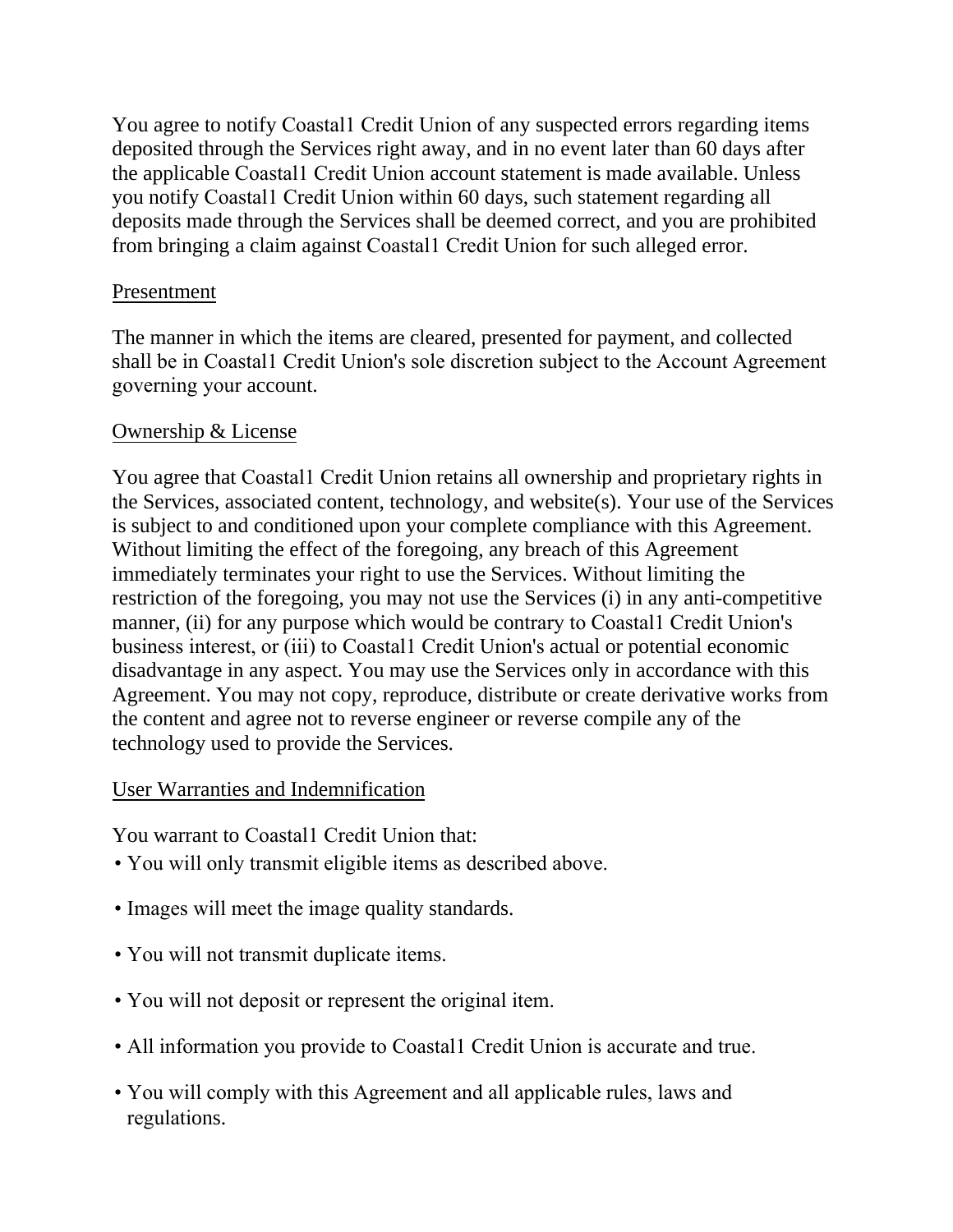• You agree to indemnify and hold harmless Coastal1 Credit Union from any loss or liability which may arise out of your breach of this warranty provision or any misuse by you of the Services.

### Term and Termination

The term of this Agreement will commence upon your initial use of the Services and will continue thereafter until either you discontinue use of the Services or Coastall Credit Union terminates this Agreement or the Services, which it may do immediately and at any time without prior notice to you, to the extent not prohibited by any applicable laws. Any such termination will not affect obligations of either party under this Agreement arising prior to termination.

### Resolution of Disputes

Any disputes or claims arising out of or relating to the Services or this Agreement shall be resolved pursuant to any related provisions of the Account Agreement.

### Other terms

You may not assign this Agreement. This Agreement is entered into in Pawtucket, Rhode Island, and shall be governed by the laws of the State of Rhode Island and applicable federal laws. A determination that any provision of this Agreement is unenforceable or invalid shall not render any other provision of this Agreement unenforceable or invalid.

## **Computer requirements**

**T** o be sure your browser is up to date and compatible with our Online Banking services please go to *Coastal1.org* and click on either the Personal or Business tab and select Online Banking. A link to browser information will be found on the Overview tab. Security, anti-virus, and Spyware updates should be applied to your computer or other electronic device and you must enable cookies in your browser.

## **Communications Link and Your Equipment**

It is your responsibility to obtain and maintain your online communications link to our Online Banking service to ensure that your use of such communications link is in compliance with applicable requirements, including any requirements of telecommunications companies and authorities. You are responsible for obtaining, installing, maintaining and operating all hardware, software and Internet access services necessary for obtaining our Online Banking service.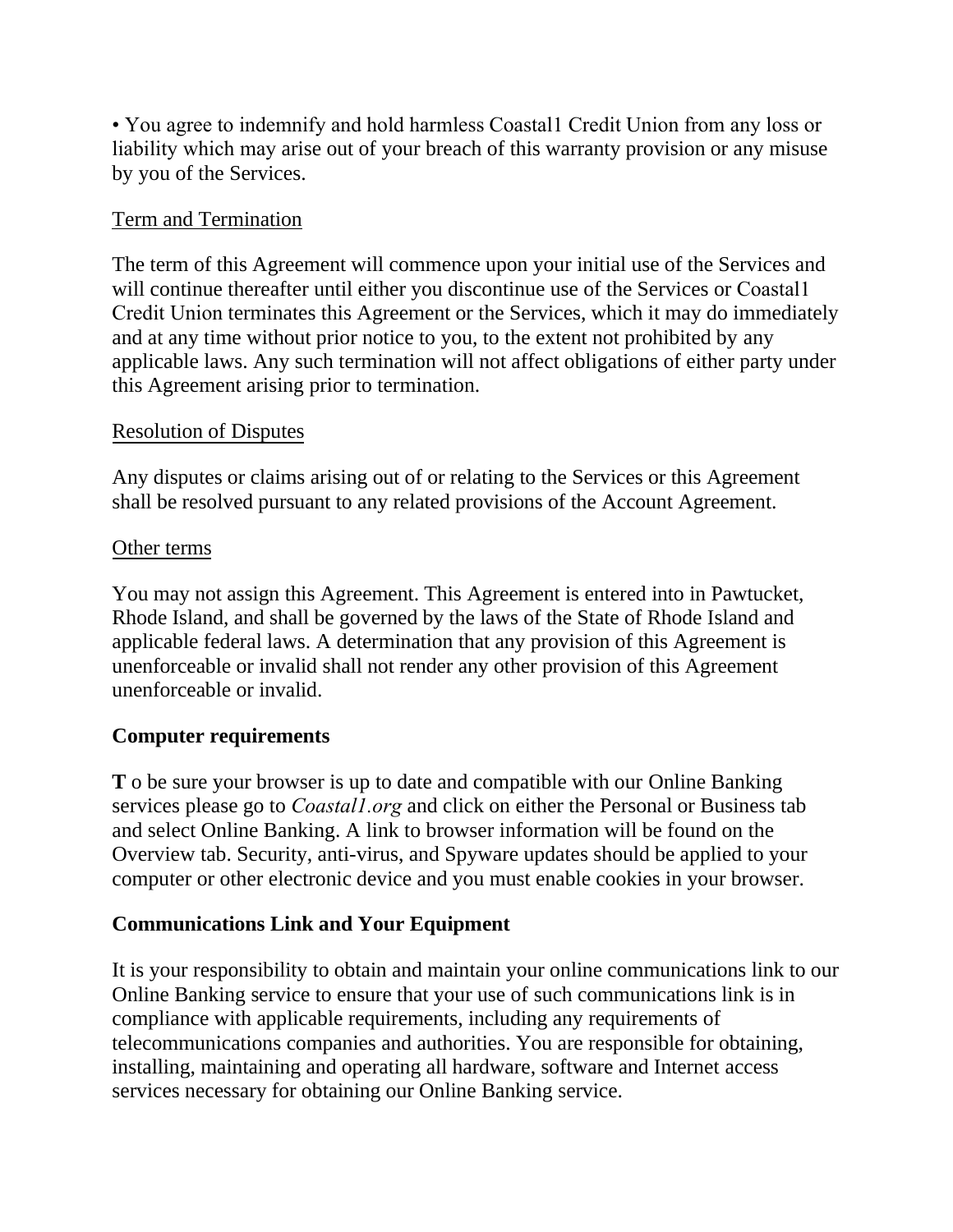### **Business Days**

Our Online Banking service is generally available 24 hours a day, 7 days a week. However, we only process transactions to accounts owned by you at other financial institutions and update information on business days. Our business days are Monday through Friday. Saturday, Sunday and federal holidays are not business days.

### **Statements**

Your funds transfers will be indicated on the monthly statements we provide or make accessible to you for the accounts with us that are involved in the transaction. We may also provide or make accessible to you statement information electronically or by some other means. You agree to notify us promptly if you change your email or postal address, or if you believe there are any errors or unauthorized transactions on any statement or in any statement information.

## **Online Banking Fees**

There is no fee for our Online Banking service. However, you are responsible for all charges incurred in connecting to the Online Banking service, including any sales taxes, fees or similar charges imposed by federal, state or local governments where you are located and conduct your business and all charges incurred in connection with or related to the use of your computer, such as telephone charges and charges by any Internet or other service provider providing your Internet connection to the Online Banking service.

## **Disclosure of Information to Others**

See our separate "Privacy Notice" for more information about how we use customer information and your choices.

## **Your Liability for Authorized Transactions**

You are liable for all transactions that you make or authorize, even if the person you authorize exceeds your authority. If you have given someone your Access Codes and want to terminate that person's authority, you must notify us that transactions by such a person are no longer authorized. We may have to change your Access Codes or take additional steps to prevent further access by such person.

## **Notify us IMMEDIATELY for Unauthorized Transactions**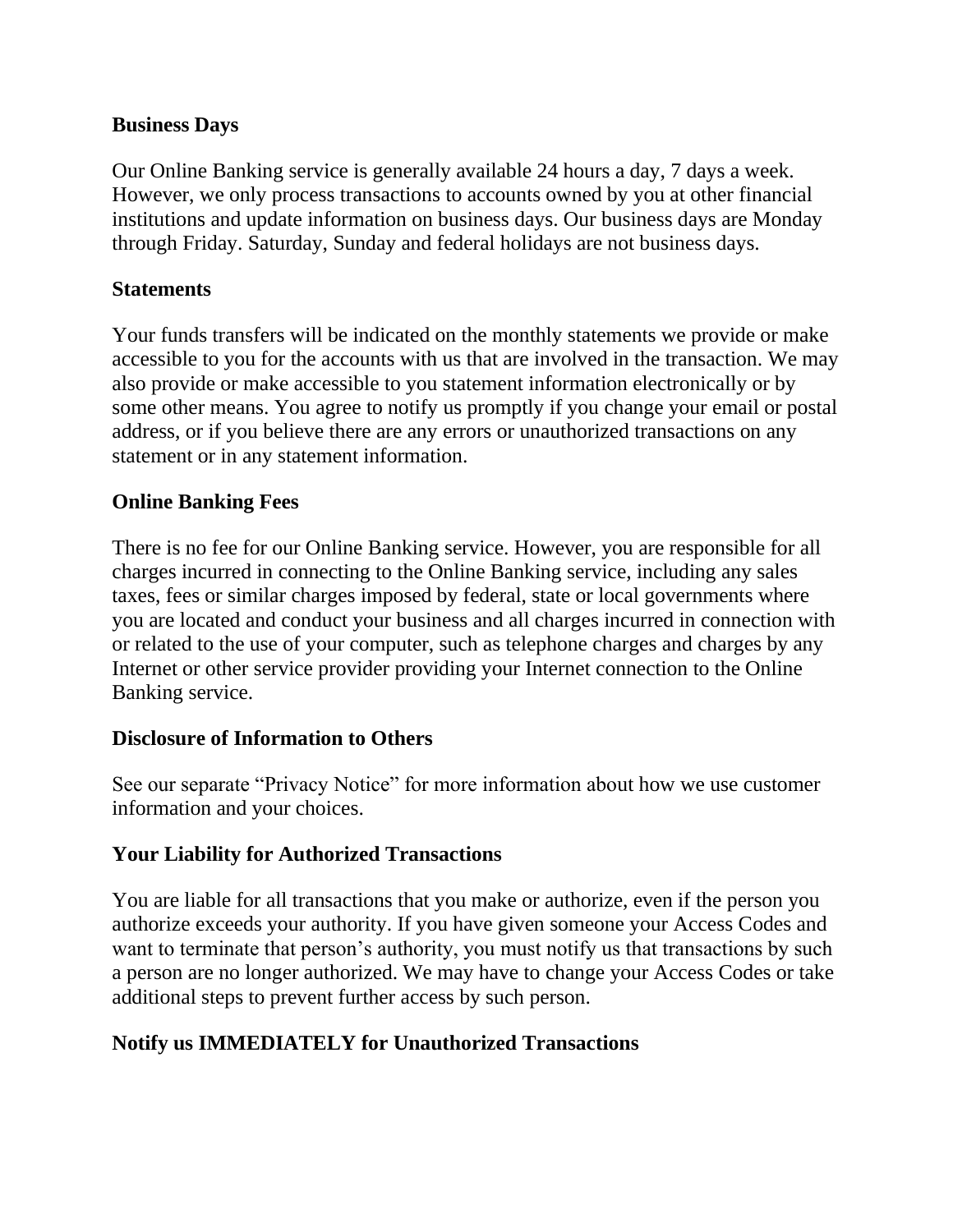Tell us AT ONCE if you believe your Access Codes have been lost, stolen or otherwise compromised or used without your authorization. Quickly telephoning us is the best way of reducing your possible losses. You could lose all the money in your account (plus your maximum available overdraft line of credit and/or discretionary overdraft privilege service, if it is made available to you).

You may call Member Services at 1-401-722-2212 or 1-800-298-2212

Write to us at:

Coastal1 Credit Union

ATTN: Online Banking

1200 Central Ave

Pawtucket, RI 02861

Or E-Mail us through Online Banking by clicking on "Messages"

If we provide you with another electronic means of notifying us for this specific purpose, you may use that means. However, DO NOT use a general e-mail service or other electronic means that we have not specifically authorized for this purpose.

#### **Your Liability for Unauthorized Transactions From Consumer Accounts**

This section applies only to transactions from consumer accounts.

If you tell us within 2 business days after you learn of the loss or theft of your Access Codes involving a consumer account, you can lose no more than \$50.00 if someone used them without your permission.

If you do NOT tell us within 2 business days after you learn of the loss or theft of your Access Codes, and we can prove that we could have stopped someone from using them without your permission if you had told us, you could lose as much as \$500.00.

Also, if your statement for a consumer account shows transfers covered by this Agreement that you did not make or authorize, tell us at once. If you do not tell us within 60 days after the statement was mailed to you, you may not get back any money lost after the 60 days if we can prove that we could have stopped someone from taking the money if you had told us in time.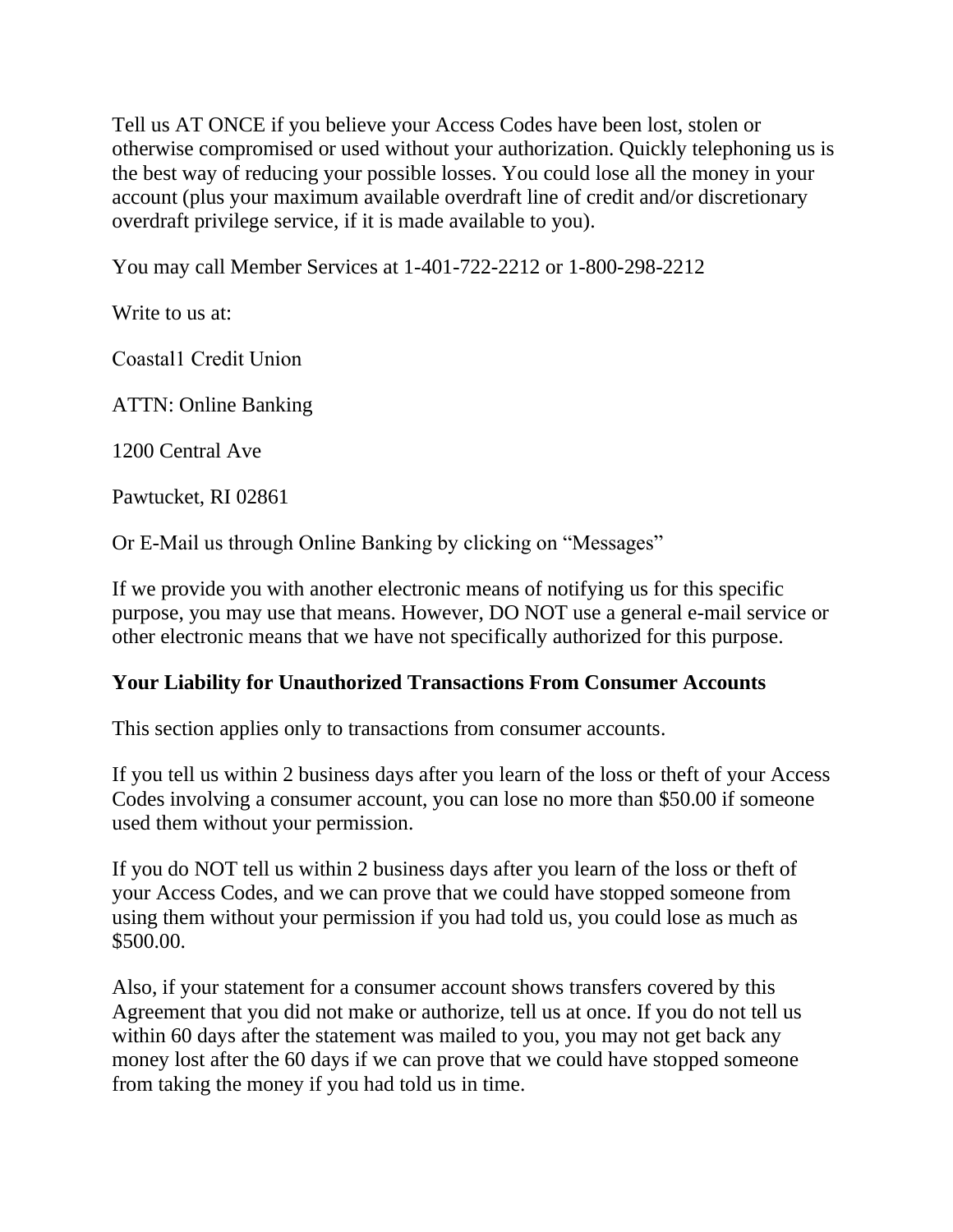If a good reason (such as a long trip or hospital stay) kept you from telling us, we will extend the time periods.

### **In Case of Errors or Questions About Transactions**

This section applies only to transactions covered by this Agreement

If you think your Account Statement or eStatement is wrong or if you need more information about a transfer covered by this Agreement which is listed on the statement. As soon as you can,

Call us at 1-401-722-2212 or 1-800-298-2212

Write us at:

Coastal1 Credit Union ATTN: Online Banking

1200 Central Ave

Pawtucket, RI 02861

Or E-Mail us through Online Banking by clicking on "Messages"

We must hear from you no later than 60 days after we sent the FIRST Account Statement or eStatement on which the problem or error appeared.

Tell us your name and account number (if any).

Describe the error or transfer you are unsure about, and explain as clearly as you can why you believe it is an error and why you need more information.

Tell us the dollar amount of the suspected error. If you tell us orally, we may require that you send us your complaint or question in writing so that we receive it within 10 business days.

We will determine whether an error occurred within 10 business days after we hear from you and will correct any error promptly. If we need more time, however, we may take up to 45 days to investigate your complaint or question. If we decide to do this, we will provisionally credit your account within 10 business days for the amount you think is in error, so that you will have the use of the money during the time it takes us to complete our investigation. If we ask you to put your complaint or question in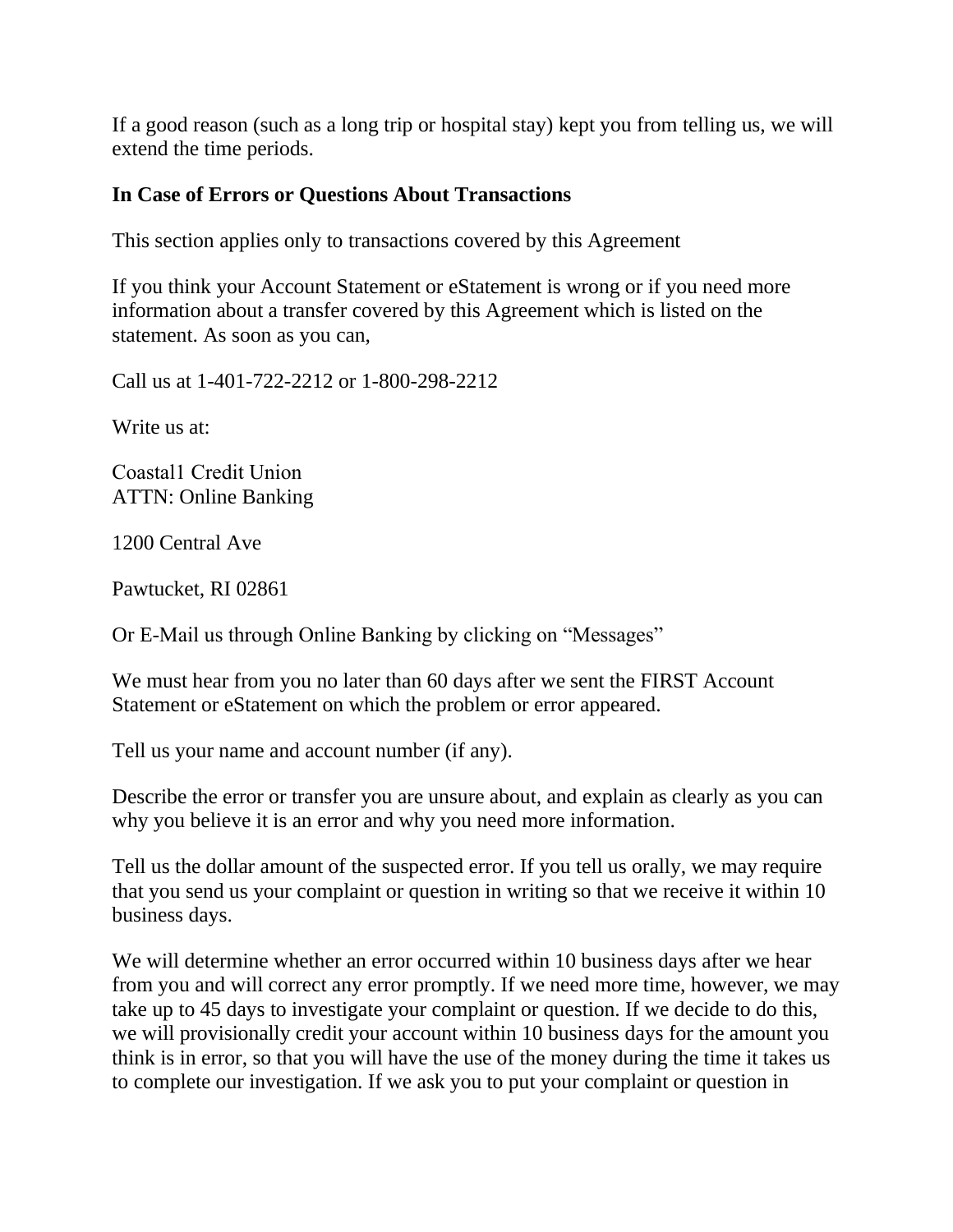writing and we do not receive it within 10 business days, we are not required to provisionally credit your account.

For errors involving new accounts, point-of-sale, or foreign-initiated transactions, we may take up to 90 days to investigate your complaint or question. For new accounts, we may take up to 20 business days to provisionally credit your account for the amount you think is in error. Your account is considered a new account for the first 30 days after the initial deposit is made, unless you already had an established account with us before this account was opened.

When the investigation is completed, we will make any necessary or appropriate adjustments to your account. We will tell you the results within 3 business days after completing our investigation. If we decide that there was no error or the error was different than you described, we will send you a written explanation. You may ask for copies of the documents that we used in our investigation by contacting us at the phone number or address listed above.

## **Changing Terms and Terminating This Agreement**

This Agreement will stay in effect until it is changed or terminated.

We have the right to terminate this Agreement at any time. We will ordinarily send you notice of any termination, but we are not required to do so unless applicable law requires such notice. Once we terminate this Agreement, no further or pending transfers will be made, including but not limited to any transfers scheduled in advance or any preauthorized recurring transfers. We may routinely terminate Online Banking service for members that have not used the service within the first 30 days after activation or if the service has been inactive for 180 days.

We also have the right to make changes to this Agreement at any time. Your use of these services after any such change indicates that you agree with the changes or additions made to this Agreement. We will comply with any notice requirements under applicable law for such changes. If applicable law does not specify any notice requirements for the change, we will decide what kind of notice (if any) we will give you and the method of providing any such notice.

You may terminate this Agreement at any time by notifying us in writing. However any instructions from you to make transfers will continue in effect until we have received your written notice of termination and have had a reasonable opportunity to act upon it. Once we have acted upon your notice, no further or pending transfers will be made, including but not limited to any transfers scheduled in advance or any preauthorized recurring transfers.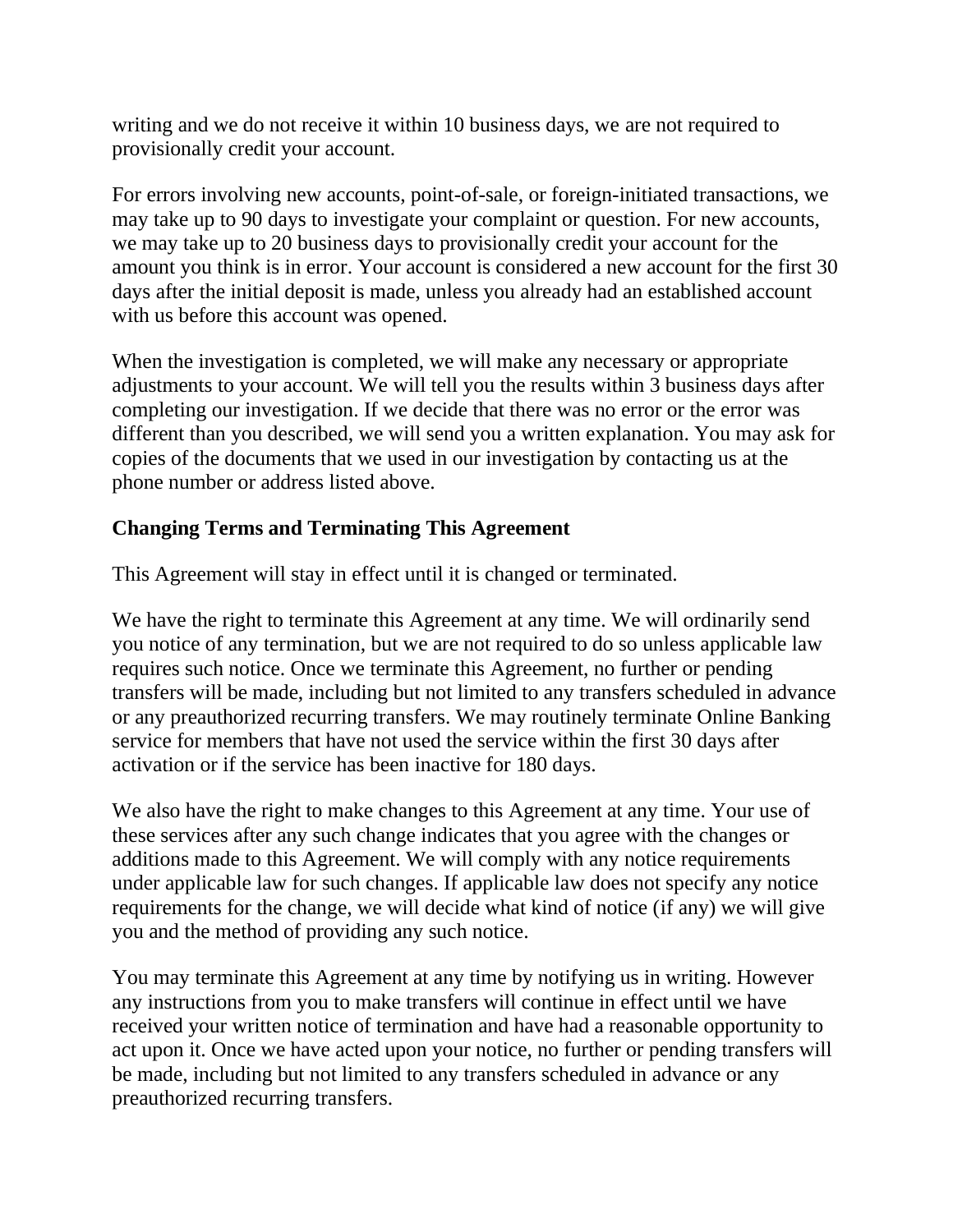You are not permitted to alter or amend this Agreement or any related document without our express written consent. Any attempt to do so will be void and unenforceable.

# **Waivers**

No delay or omission by us in exercising any rights or remedies under this Agreement or applicable law shall impair such right or remedy or be construed as a waiver of any such right or remedy. Any single or partial exercise of a right or remedy shall not preclude further exercise of that right or remedy or the exercise of any other right or remedy. No waiver shall be valid unless in a writing enforceable against us.

WE MAKE NO WARRANTIES, EXPRESS OR IMPLIED, IN CONNECTION WITH THE SERVICES WE PROVIDE YOU UNDER THIS AGREEMENT, INCLUDING, WITHOUT LIMITATION, THE WARRANTIES OF MERCHANTABILITY AND FITNESS FOR A PARTICULAR PURPOSE, OR THAT THE SERVICES WILL BE UNINTERRUPTED OR ERROR FREE.

# **Notices and Communications**

Except as otherwise provided in this Agreement, all notices required to be sent to you will be effective when we mail or deliver them to the last known address that we have for you in our records or when we make such notices available to you through electronic means. All notices and communications sent by you to us will be effective when we have received them and have had a reasonable time to act on them.

You agree to notify us promptly of any change in your mailing address, e-mail address or telephone number.

# **Recording**

You agree that we may tape record any telephone conversations you have with us regarding the services covered by this Agreement. However, we are not obligated to do so and may choose not to in our sole discretion.

# **Attorney Fees**

If we become involved in legal action to defend or enforce this Agreement, you agree to pay our reasonable attorney fees and court costs, to the extent not prohibited by law.

# **Law That Applies**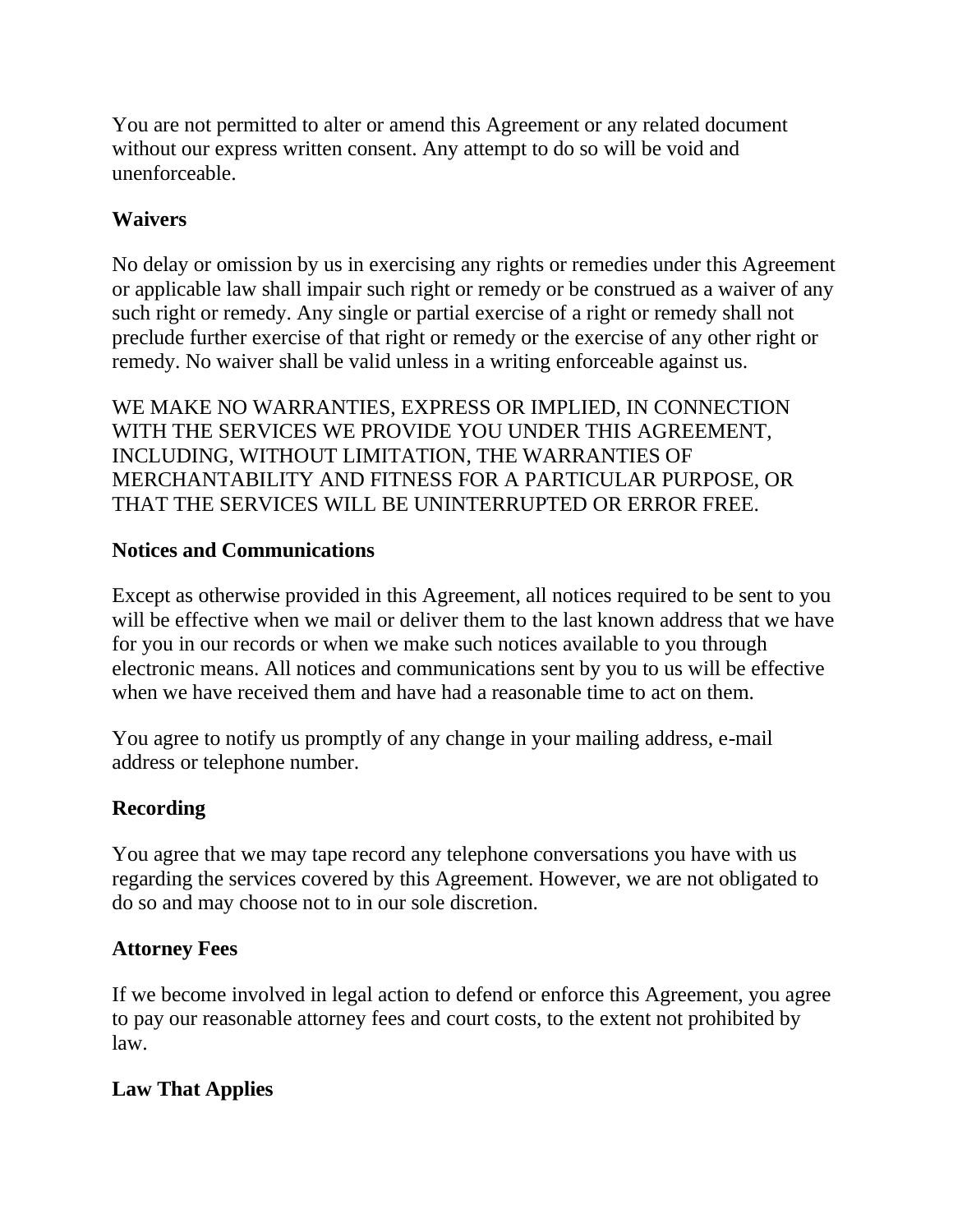Regardless of where you live or work or where you access our Online Banking service, this Agreement is subject to the federal law of the United States of America and the internal law of the State of Rhode Island. If any of the terms of this Agreement cannot be legally enforced, they will be considered changed to the extent necessary to comply with applicable law.

\* \* \* \* \* \* \* \* \* \* \* \* \* \* \* \* \* \* \* \* \* \* \* \* \* \* \* \* \* \* \* \* \* \* \* \* \* \* \* \* \* \* \* \* \* \* \* \* \* \* \* \* \* \* \* \* \*

# THE FOLLOWING SPECIAL PROVISIONS APPLY ONLY TO BUSINESS ENTITIES OR INDIVIDUALS PERFORMING TRANSACTIONS FROM BUSINESS ACCOUNTS:

### **Administrator and Authorized Representatives**

You may only designate or have one Administrator at any one time. You are solely responsible for designating your Administrator. You must designate or change your Administrator by providing us with certified copies of resolutions from your governing body, as applicable, and any other certificate or documentation that is acceptable to us specifying the person who is authorized to act on your behalf in this capacity. You must also provide us with a true genuine copy of your Administrator's signature.

Your Administrator may designate one or more Authorized Representatives. You accept as your sole responsibility your Administrator's designation of any and all Authorized Representatives. You understand that your Administrator will control, and authorize your Administrator to control, access by the Authorized Representatives of Online Banking through the issuance of Secondary Access Codes (as defined below). Your Administrator may change your Authorized Representatives by following the instructions provided in the Business Online Banking User Guide provided to you upon enrollment. You will require your Administrator and each Authorized Representative to comply with all provisions of this Agreement and all other applicable agreements, and you guarantee that they will do so. You acknowledge and agree that you are fully responsible for the failure of your Administrator or any Authorized Representative to so comply.

Unless you tell us otherwise, you agree that we may consider your authorization for your Administrator and any Authorized Representative to be for unlimited amounts. You further agree that you are responsible for any payment, transfer and other services and charges incurred by your Administrator or any Authorized Representative, even if your authorization is exceeded. Utilization of enhanced dual controls for Administrative functions is required. Whenever any of your Authorized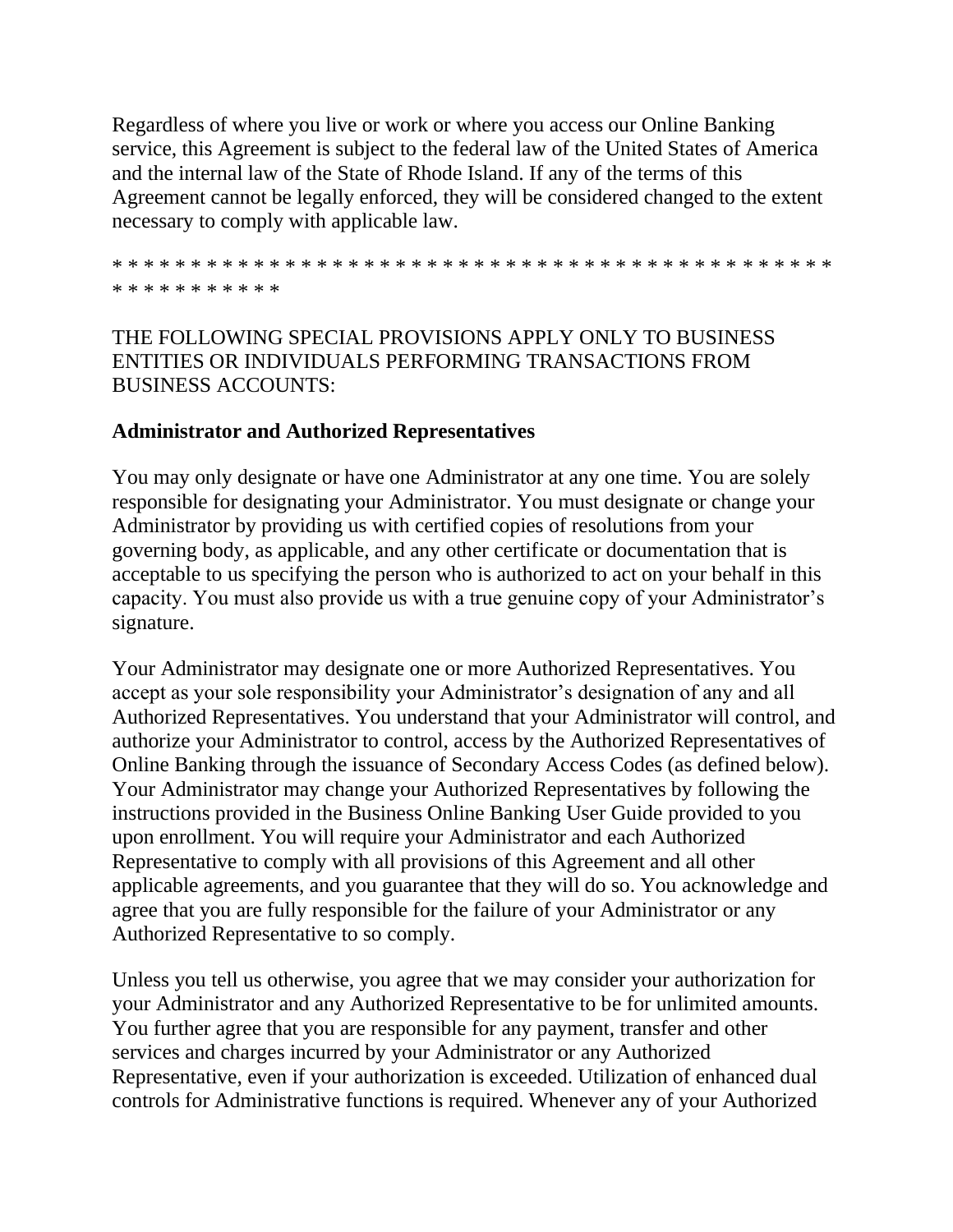Representatives leaves your employ or you revoke the authority of any of your Authorized Representatives to use Online Banking, you must notify your Administrator immediately. You remain responsible for all use of the Secondary Access Codes and Online Banking. Whenever your Administrator leaves your employ or you otherwise revoke the authority of your Administrator to use Online Banking, you must notify us in writing immediately. You remain fully responsible for all use of any and all Access Codes issued under, and as described in, this Agreement ("Access Codes") and Online Banking transactions occurring before you notify us and we have had a reasonable opportunity to act upon your notice.

### **Access Codes**

We will issue one set of Access Codes to the Administrator ("Primary Access Code"). It is your responsibility to ensure that any and all Access Codes are provided only to persons you authorize. You represent to us that each Authorized Representative and anyone else using your Access Codes have general authority from your business entity to give us instructions to perform transactions using our Online Banking service. Whenever the Administrator or an Authorized Representative leaves the employ of the business entity or the business entity otherwise revokes the authority of its Administrator or Authorized Representative to use the Online Banking service, the business entity must notify us in writing immediately. The business entity remains fully responsible for all use of Access Codes and the Online Banking service occurring before notification to us and we have had a reasonable opportunity to act upon that notice.

Each person using your Access Codes will have the ability to:

• Make transfers from qualifying accounts.

• Make transfers regardless of whether he/she is otherwise an authorized signer or an obligor on any accounts that are accessed.

- Obtain information that we make available about qualifying accounts.
- Obtain other services or perform other transactions that we authorize or allow.

• Allow anyone else to use those Access Codes to make transfers or obtain information or other services.

You acknowledge that your Administrator will, and authorize your Administrator to, issue to any Authorized Representative a secondary password and login identification number (each, a "Secondary Access Code"). You further acknowledge that your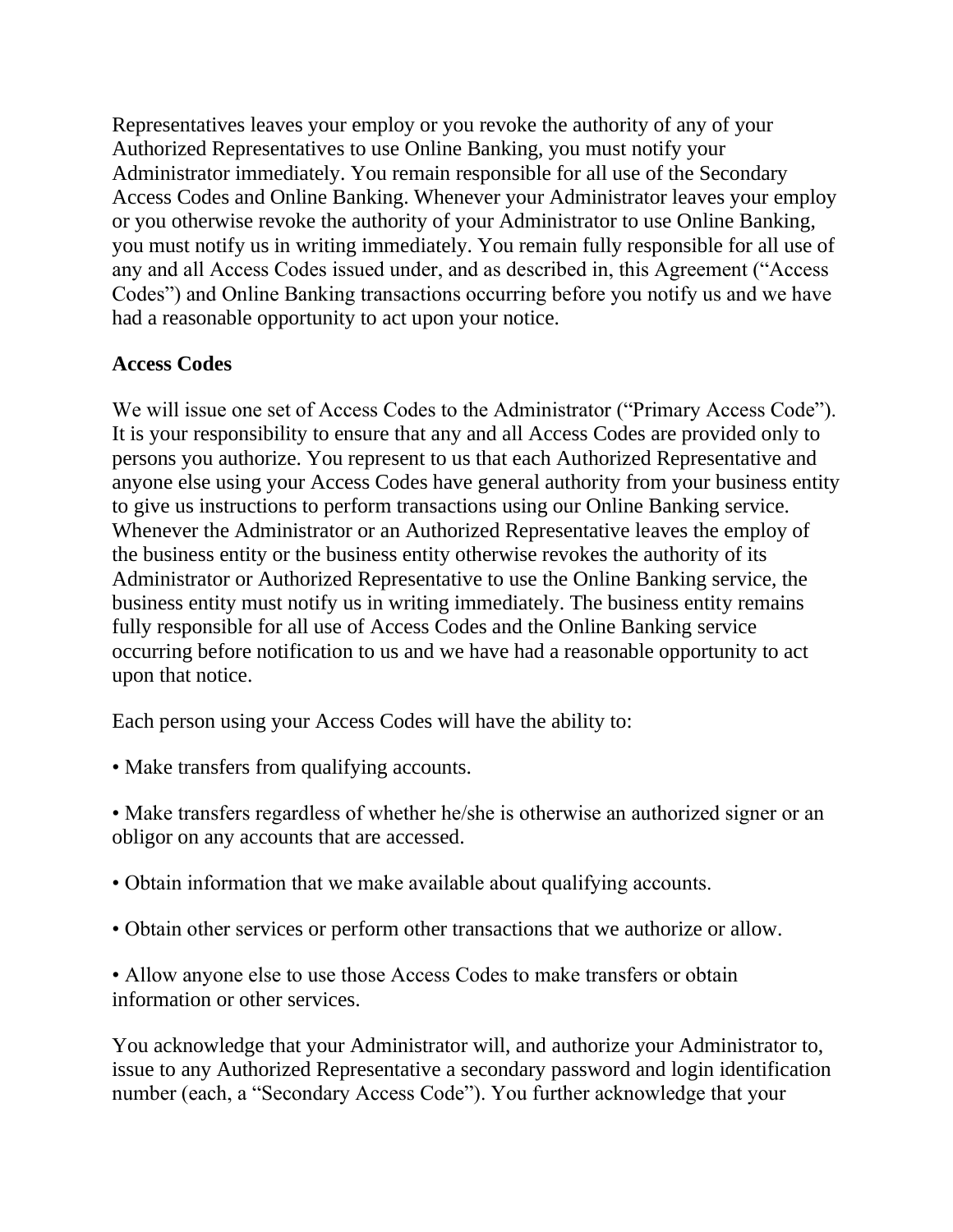Administrator may, and authorize your Administrator to, change and eliminate any Secondary Access Code from time to time and in his or her sole discretion. You accept as your sole responsibility the selection, use, protection and maintenance of confidentiality of, and access to the Access Codes.

Should your Administrator's Primary Access Code be entered incorrectly on 3 consecutive attempts, any attempt for access to Online Banking will be denied. If this happens, please call us at (401) 722-2212 or (800) 298-2212 on any Business Day during our Business Hours. We own your Access Codes, and you may not transfer them to any other person or entity. You agree to discontinue use of Access Codes on our demand and on termination of this Agreement. If this Agreement is terminated, your Access Codes will be deactivated and may not be used to access Online Banking.

You are solely responsible for ensuring the confidentiality of your Access Codes. You agree to take reasonable precautions to safeguard your Access Codes and keep them confidential. You agree not to reveal your Access Codes to any unauthorized person and to notify us immediately if you believe that the confidentiality of the Primary Access Code issued to your Administrator has been compromised in any manner. You further agree to tell your Administrator if you believe that the confidentiality of any of your Secondary Access Codes has been compromised. You further acknowledge and agree that the Access Codes are not intended, and that it is commercially reasonable that the Access Codes are not intended, to detect any errors relating to or arising out of a payment, transfer or any other service.

Your Access Codes identify and authenticate you (including your Administrator and Authorized Representatives) to us when you use Online Banking. You authorize us to rely on your Access Codes to identify you when you use Online Banking and as signature authorization for any Payment, transfer or other Service. You acknowledge and agree that we are authorized to act on any and all communications or instructions received using your Access Codes, regardless of whether the communications or instructions are authorized. We do not control access by your Administrator or Authorized Representatives to Online Banking. You acknowledge and agree that your Access Codes can be used to obtain specific services described in this Agreement and additional services subject to the terms and conditions set forth in separate agreements.

## **Service Accounts**

You must designate a checking account you maintain with us for business or commercial purposes (the "Checking Account") for use with the Online Banking services. You must maintain your Checking Account for as long as this Agreement is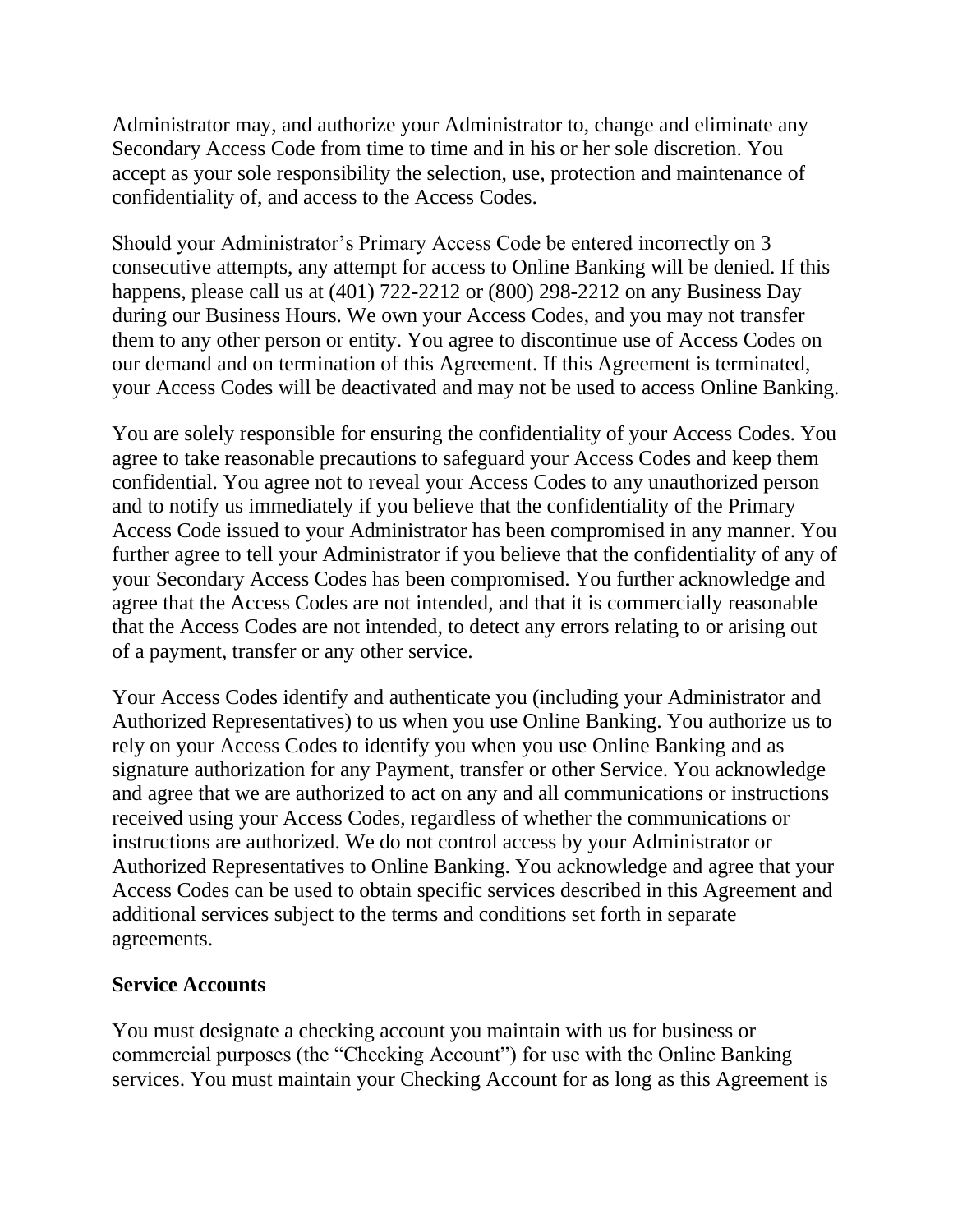in effect. If your Checking Account is closed for any reason, this Agreement and your access to and use of the Online Banking services will be terminated automatically.

You may also link any other of your checking, savings, money market, deposit, certificate of deposit or commercial loan accounts that you maintain with us for business or commercial purposes for use in connection with Account Access (collectively with the Checking Account, the "Accounts," unless the context otherwise provides), as discussed more fully below. We reserve the right to deny any Account linkage under certain circumstances and in our sole discretion. You agree to maintain sufficient available funds in your Accounts for us to make payments and transfers and to perform other Online Banking services. You agree that we may make a payment or transfer or perform another Online Banking service even if such action causes one or more of your Accounts to be overdrawn. You agree that we may debit any overdraft fees or other related fees from your Accounts (or any other commercial deposit account that you maintain with us, if necessary). If we are unable to complete a payment or transfer or perform any other Online Banking service for any reason associated with your Account, the payment, transfer or other Online Banking service may not be completed and we will not notify you, unless we are required to do so by applicable law. We will not be liable to you or any third party, however, if we choose to make a payment or transfer or to perform the Online Banking services.

## **Compliance**

You and we agree that all payments, transfers and other services will be subject to and will comply with the laws of the U.S., including without limitations, any applicable federal and state laws and regulations, the operating circulars of the Federal Reserve System, and the operating rules of networks, associations and systems, such as the rules of the National Automated Clearing House Association and any regional automated clearing house that we use from time to time to provide the Online Banking service, each as amended from time to time. You acknowledge that no Online Banking service will be initiated that violates the laws of the U.S.

## **Your Liability for Transactions From Business Accounts**

You are liable for all transactions that you make or authorize, even if the person you authorize exceeds your authority. If you, the Administrator, an Authorized representative or another company representative has given someone your Access Codes and you want to terminate that person's authority, you must notify us that transactions by such a person are no longer authorized. You can terminate granted Access Codes yourself. You may call an online banking representative for assistance with terminating the Administrator or Authorized Representative. We may have to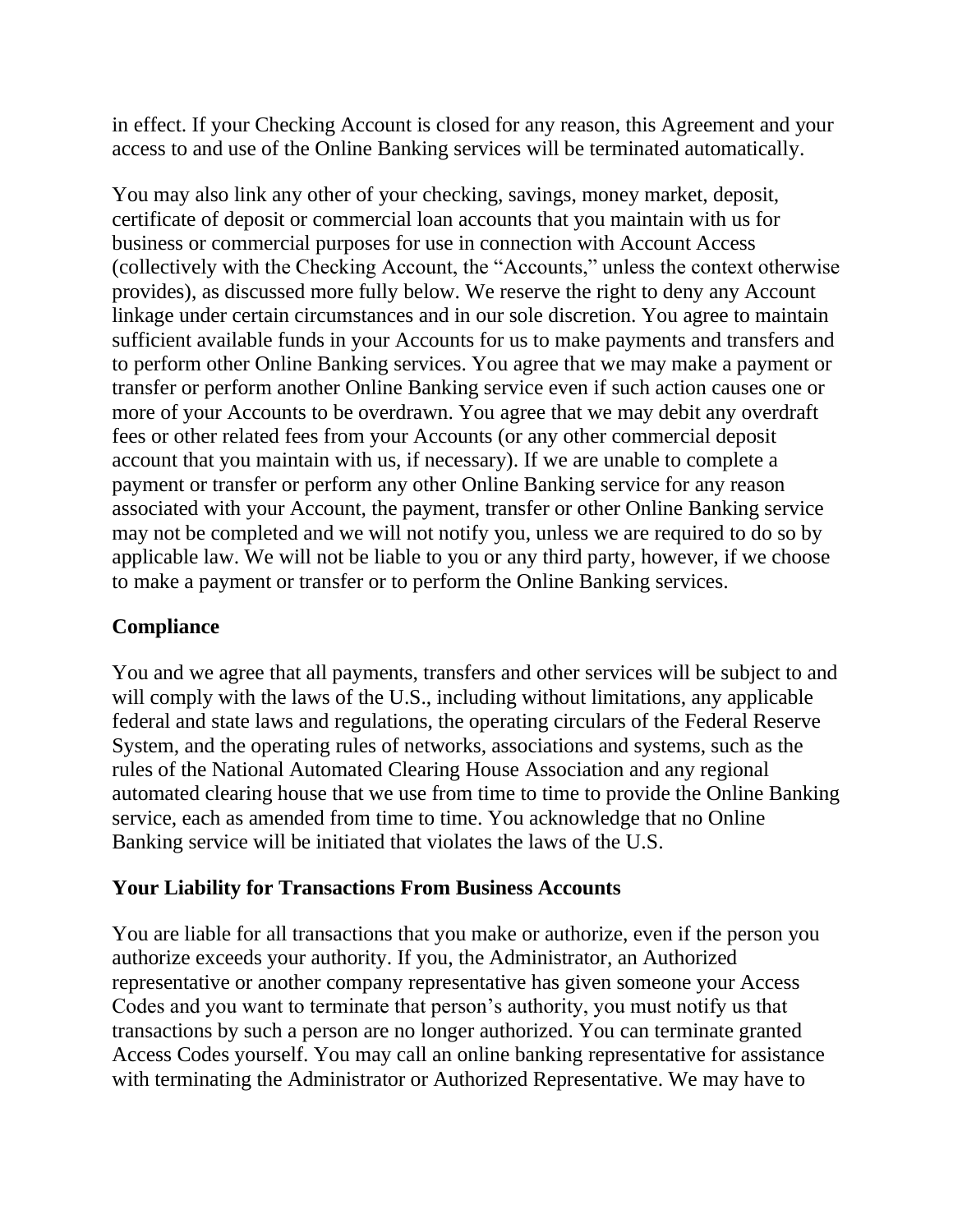change your Access Codes or take additional steps to prevent further access by such person.

Our system supporting our Online Banking service is designed so that it may be operated only upon entry of valid Access Codes. Since we condition access upon entry of valid Access Codes, we will accept instructions for transfers or other transactions from any person using valid Access Codes. This is so even if the person obtaining access:

• Is not the Administrator, Authorized Representative or other Authorized business entity representative

• Exceeds your authority or that granted by any Administrator or Authorized Representative.

- Does not have your authority.
- Has had his/her authority changed or revoked.
- Is an imposter or thief.

You agree to be bound by all transactions from any business account for which valid Access Codes were used. You authorize us to treat any instructions we receive using valid Access Codes as if the instructions had been made in writing and signed by the appropriate business entity representative in accordance with this Agreement. Unless there is substantial evidence to the contrary, our records will be conclusive regarding any access to, or action taken through, our Online Banking service.

Notwithstanding the foregoing, we agree that you will not be responsible for transactions which occur after you have notified us to block the Access Codes that were used to perform the transaction, and we have had a reasonable opportunity to do so. Thus, the sooner you notify us of a problem, the better you can keep your losses down. (See the Notify us IMMEDIATELY for Unauthorized Transactions section above.)

You agree to promptly examine all Account Statements or eStatements and any confirmations of transfers which we or other financial Institutions may send or make available to you, and to promptly notify us of any discrepancy or error within 60 days of receipt of any such statement or confirmation.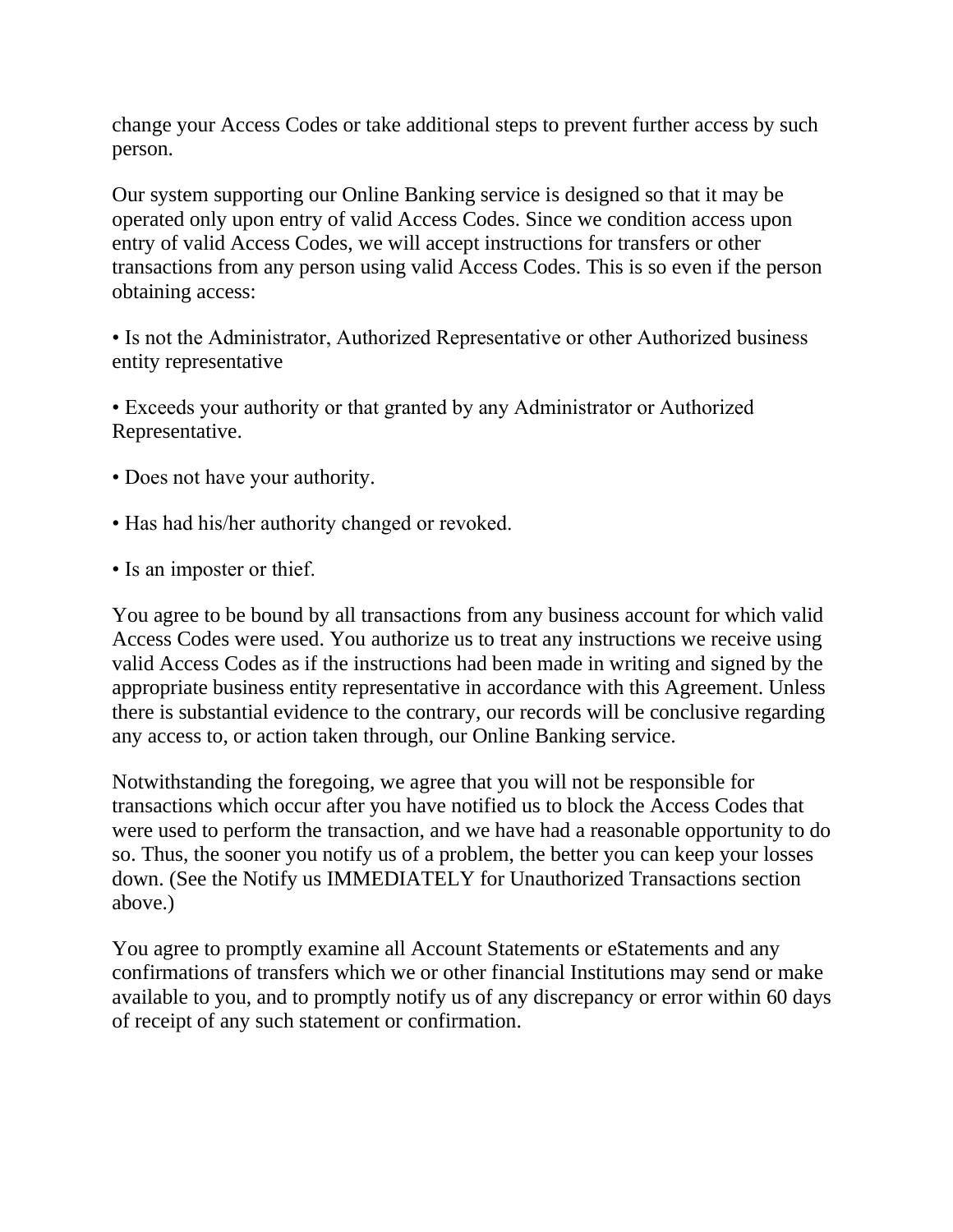If you think your Account Statement or eStatement is wrong or if you need more information about a transfer covered by this Agreement which is listed on the statement. As soon as you can,

Call us at 1-401-722-2212 or 1-800-298-2212

Write us at:

Coastal1 Credit Union ATTN: Online Banking

1200 Central Ave

Pawtucket, RI 02861

Or E-Mail us through Online Banking by clicking on "Messages"

#### **Limitations on Our Liability in Connection with Business Accounts**

We will make every reasonable effort to provide full performance of our Online Banking services/system, and on a timely basis to resolve disputes that may arise. We will only be responsible for acting on instructions that we actually receive. We cannot assume responsibility for any malfunctions or capacity reductions or other problems in your equipment or in public communications networks not under our control that may affect the accuracy or timeliness of transactions you perform. Our only liability is to correct errors within our control. We are not responsible or liable to you for any loss, damage or injury caused by our Online Banking service/system. Neither will we be liable for any consequential, incidental, special, indirect or punitive loss or damage, including but not limited to dishonor of checks or other items or expenses which you may incur or suffer by reason of this Agreement or the services we provide, whether or not the possibility or likelihood of such loss, damage, or expense is known to us.

## **Wire Transfer, Automated Clearing House (ACH) Transfers, and Remote Deposit Capture**

You may use the Online Banking service (i) to instruct us to wire transfer funds in a specified amount, from an Online Account to another of yours or to a specified third party on your behalf; (ii) to make an ACH debit or credit to an account of yours or to a third party at Coastal1 Credit Union or at another financial institution, or (iii) process check deposits to qualified accounts using Remote Deposit Capture. If you use these services, you acknowledge and agree to the terms and conditions set forth in the ACH Agreement and/or the Wire Transfer Agreement and/or the Remote Deposit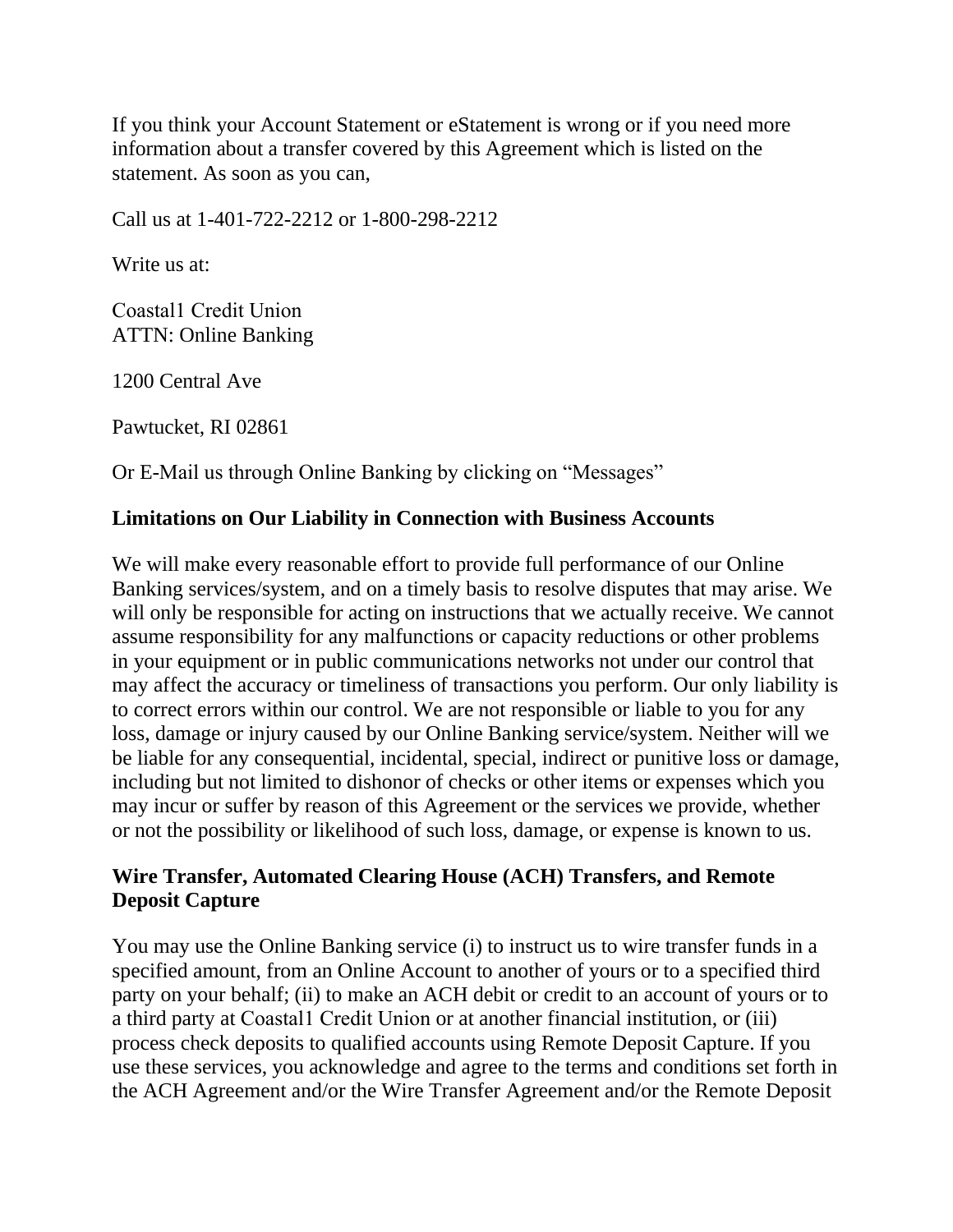Capture Service Agreement. Utilization of enhanced dual controls for all ACH and Wire Transfer activity and for Remote Deposit Capture is required.

## **Other Services**

We may provide you other services through our online banking platform which are not covered under this Agreement. These services will have a separate agreement with specific terms and conditions.

### **Service Limitations**

The activities you can perform using the Online Banking service are limited to the extent, and subject to the terms, disclosed in this Agreement, the Account Agreement, the ACH Agreement, and/or the Wire Transfer Agreement and/or Bill Pay Agreement and /or the Remote Deposit Capture Service Agreement. You should refer to these agreements for applicable limitations and related service charges and fees.

## **Security Procedures**

By entering into this Agreement and using our Online Banking service to perform transactions from business accounts, you agree to comply with all of our present and future security procedures with respect to transactions and services covered by this Agreement. This includes, but is not limited to, protection of Access Codes and other personal and business information. Our security procedures are contained in this Agreement and in other written procedures we may provide to you.

You acknowledge and agree to our current security procedures in this Agreement, other documents we may provide to you and/or as included within our Online Banking services site. You agree that our current security procedures are commercially reasonable in the context of your business operations. We may at any time change our security procedures. We may advise you of such changes to the extent they affect your use of transactions and services under this Agreement, but failure to do so will not affect your obligations or our rights. You agree to give all of our security procedures the highest level of confidentiality and to ensure that no Access Codes are used by or accessible to anyone other than persons you have authorized.

Notwithstanding any security procedure which may from time to time be in effect for detecting errors in transactions covered by this Agreement, we have no duty to discover or report to you any such errors. Neither shall we be liable to you for the failure of such security procedure to detect such errors, regardless of the manner in which we apply such security procedures.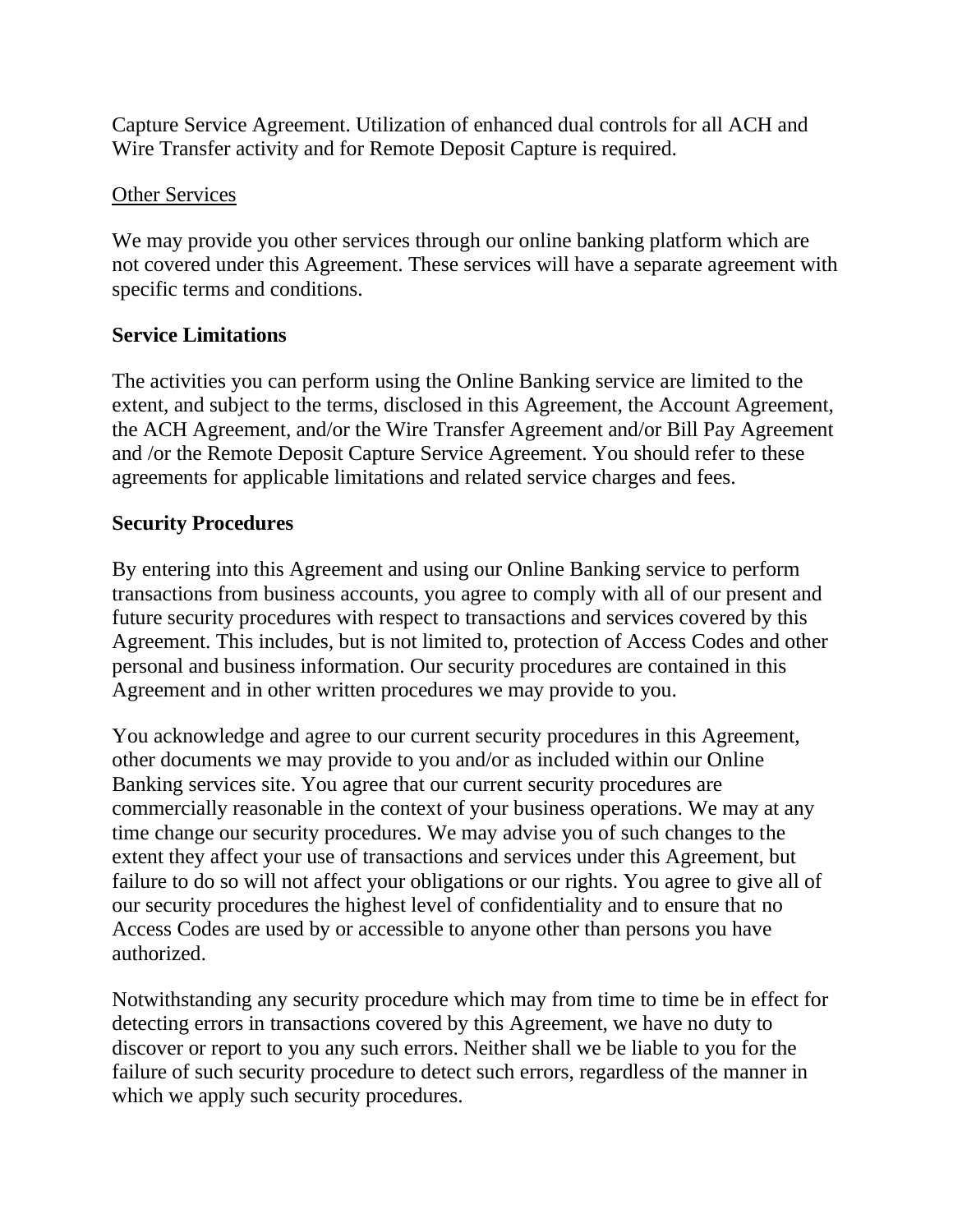## **Certification and Indemnification**

By applying for or accessing or using the Online Banking service, you, as the business entity, certify that this Agreement has been duly adopted by you in conformity with applicable law and your organizational and governing instruments and that no action contemplated by this Agreement will contravene any such law or instrument. You further certify that no further approval by your business entity or any third party is required to authorize this Agreement or any action taken or to be taken pursuant hereto and that this Agreement is your valid and legally binding obligation, enforceable against you in accordance with its terms.

As a business entity or an individual performing transactions from a business account, you agree to indemnify us and hold us harmless from and against any and all claims, demands, expenses (including but not limited to reasonable attorney fees and costs), losses or damages claimed by any third parties (including but not limited to the Administrator, Authorized Representative(s), or any company representatives or other persons authorized to perform transactions) arising out of (i) any transactions or attempted transactions covered by this Agreement from a business account or (ii) your breach of this Agreement.

### **Assignment**

We may, at any time, assign this Agreement, including our rights, interest and obligations thereunder, in whole or in part, or delegate any of our responsibilities under this Agreement to any other person or entity without notice to or consent from you. You may not assign this Agreement, including any of your rights, interests or obligations thereunder, in whole or in part, or delegate any of your obligations under this Agreement, without our prior written consent. We are not under any obligation to give our consent and any attempt to assign this Agreement without our consent shall render this Agreement null and void.

## **Relationship**

You and we are not partners, joint ventures or agents of each other as a result of this Agreement.

#### **Successors**

This Agreement shall be binding upon and inure to the benefit of you and us, and your and our successors and permitted assigns. However, this Agreement will not benefit or be binding upon any executor, administrator, personal representative, guardian or conservator of your company representatives.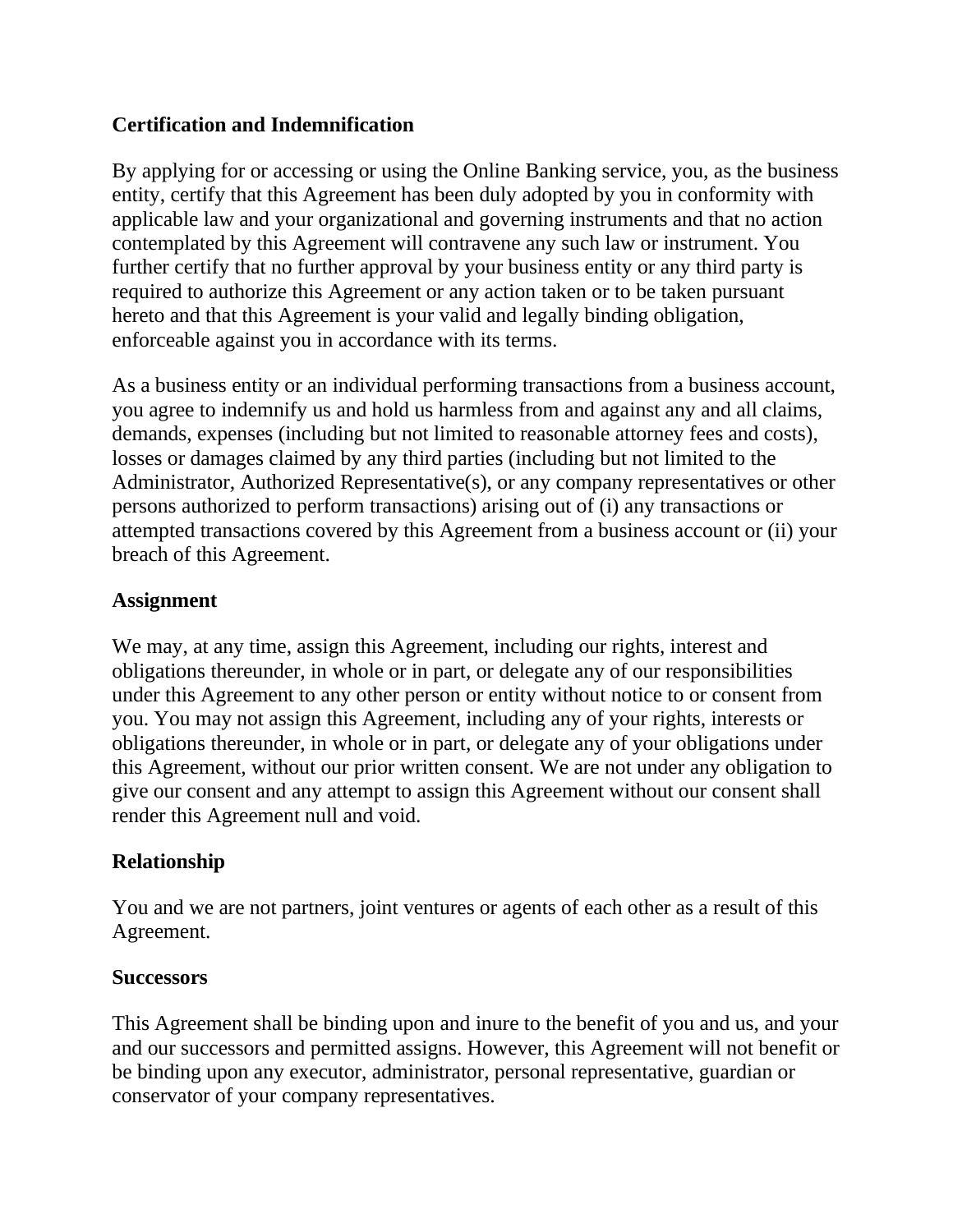## END OF SPECIAL PROVISIONS THAT APPLY ONLY TO BUSINESS ENTITIES OR INDIVIDUALS PERFORMING TRANSACTIONS FROM BUSINESS **ACCOUNTS**

\* \* \* \* \* \* \* \* \* \* \* \* \* \* \* \* \* \* \* \* \* \* \* \* \* \* \* \* \* \* \* \* \* \* \* \* \* \* \* \* \* \* \* \* \* \* \* \* \* \*

## **Signatures**

You agree to all of the provisions of this Agreement (to the extent applicable as provided in this Agreement) by any and all of the following means:

- Using our Online Banking service to perform any transactions.
- Physically signing this Agreement.

• Causing your Administrator or an Authorized Representative, or other representative with legal authority to physically sign this Agreement, if you are a business entity.

• Completing a separate electronic consent form to receive disclosures and enter into this Agreement electronically.

Your electronic consent or use of our Online Banking service has the same effect as if you had signed this Agreement with your physical signature or that of your authorized company representative.

Your physical signature, electronic consent, or use of our Online Banking service is also your acknowledgement that you have received a copy of this Agreement in paper form, or if you have provided a separate electronic consent, in electronic form. If you are offered or provided an electronic copy of this Agreement but would like to have a paper copy, please contact us by calling or writing:

Member Services 1-401-722-2212 or 1-800-298-2212

Mailing Address:

Coastal1 Credit Union

ATTN: Online Banking

1200 Central Ave

Pawtucket, RI 02861